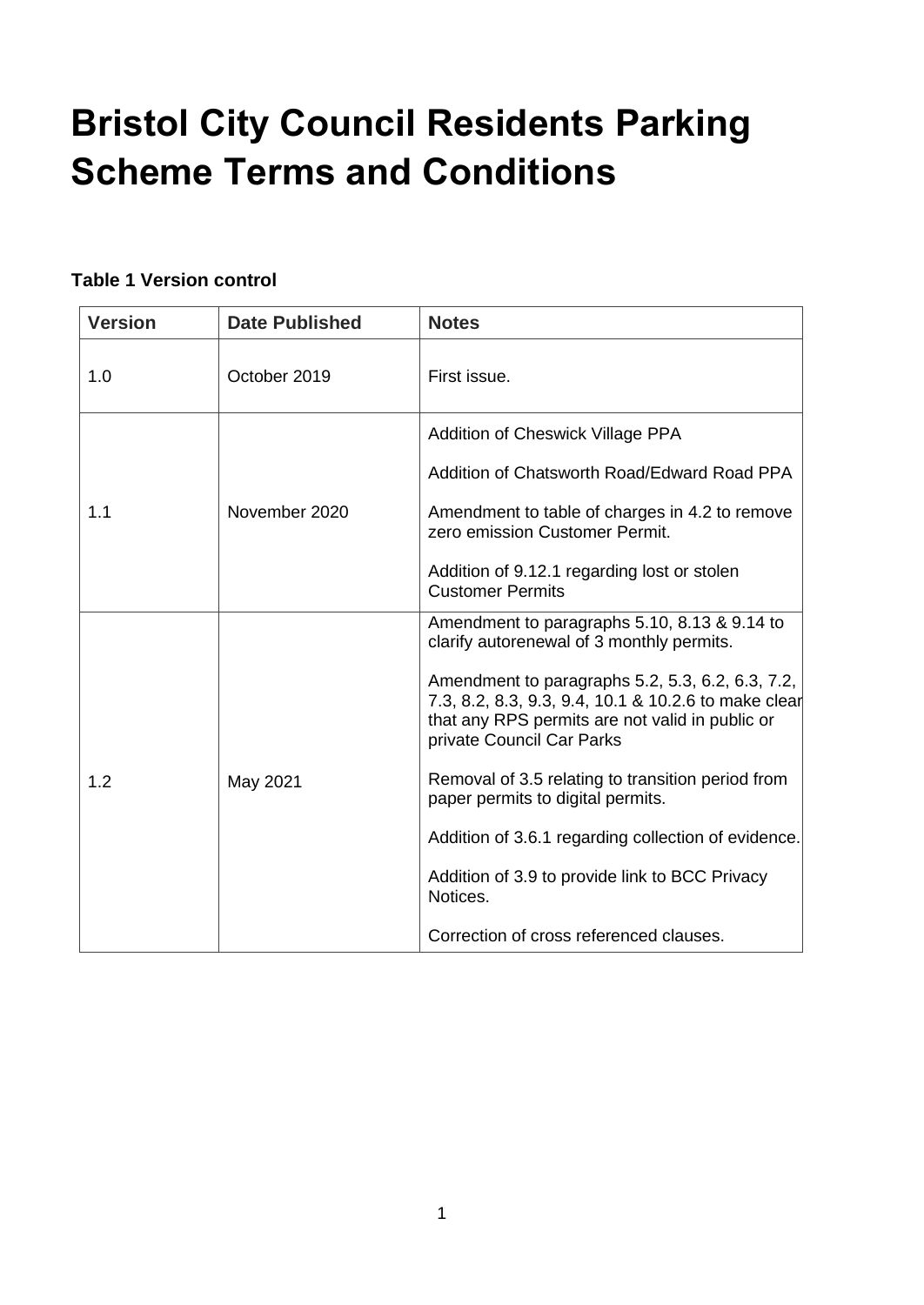| <b>Version</b> | <b>Date Published</b> | <b>Notes</b>                                                                                                                                                                                                                                    |
|----------------|-----------------------|-------------------------------------------------------------------------------------------------------------------------------------------------------------------------------------------------------------------------------------------------|
| 1.3            | <b>June 2022</b>      | Amendments to 4.2 Table 2 Permit Types to<br>update all permit costs for all zones except<br>Easton & St Philips RPS<br>Amendments to 6.8 to update the cost of<br>Chargeable Visitors' Permits for all zones except<br>Easton & St Philips RPS |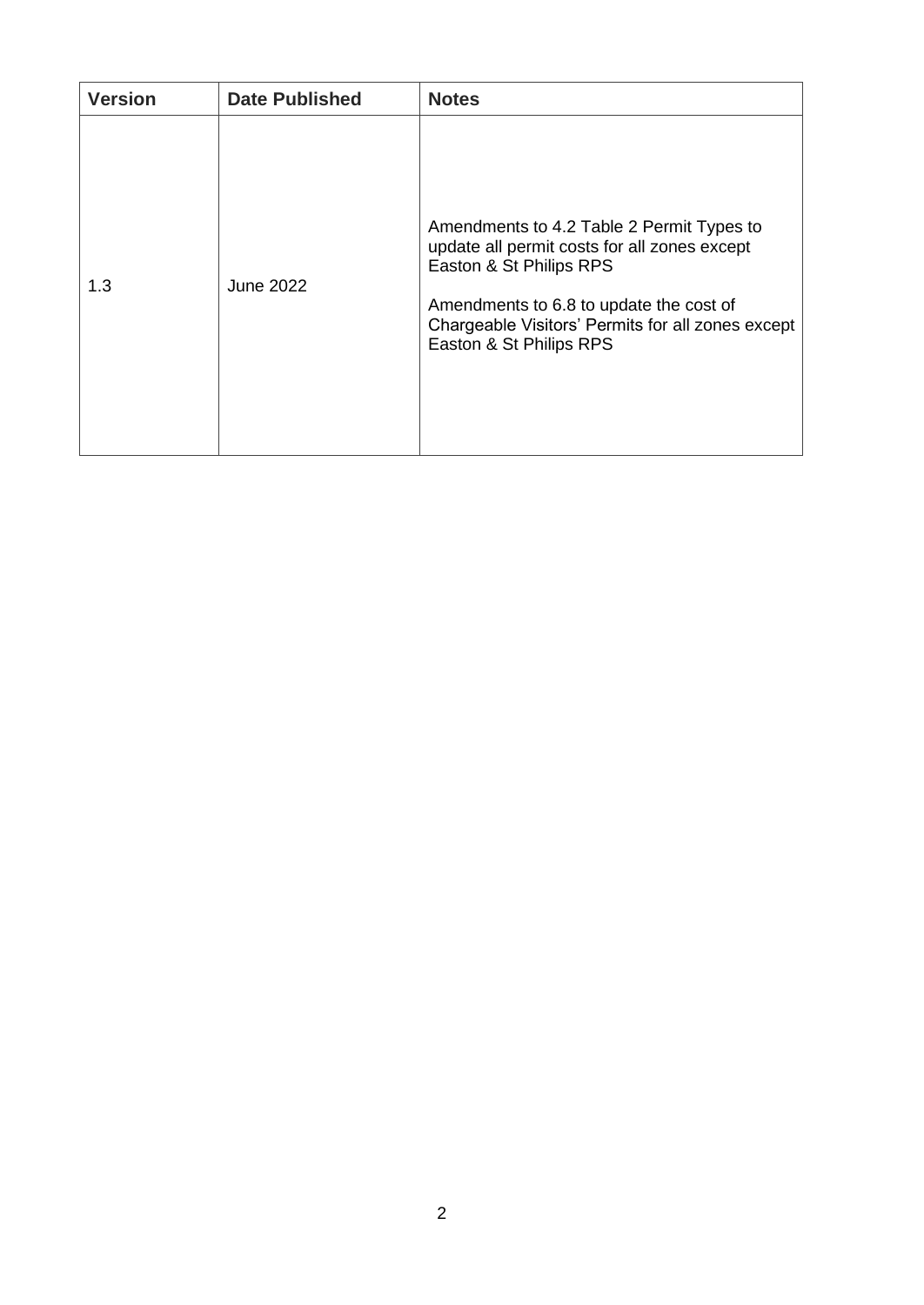## <span id="page-2-0"></span>**1. Table of Contents**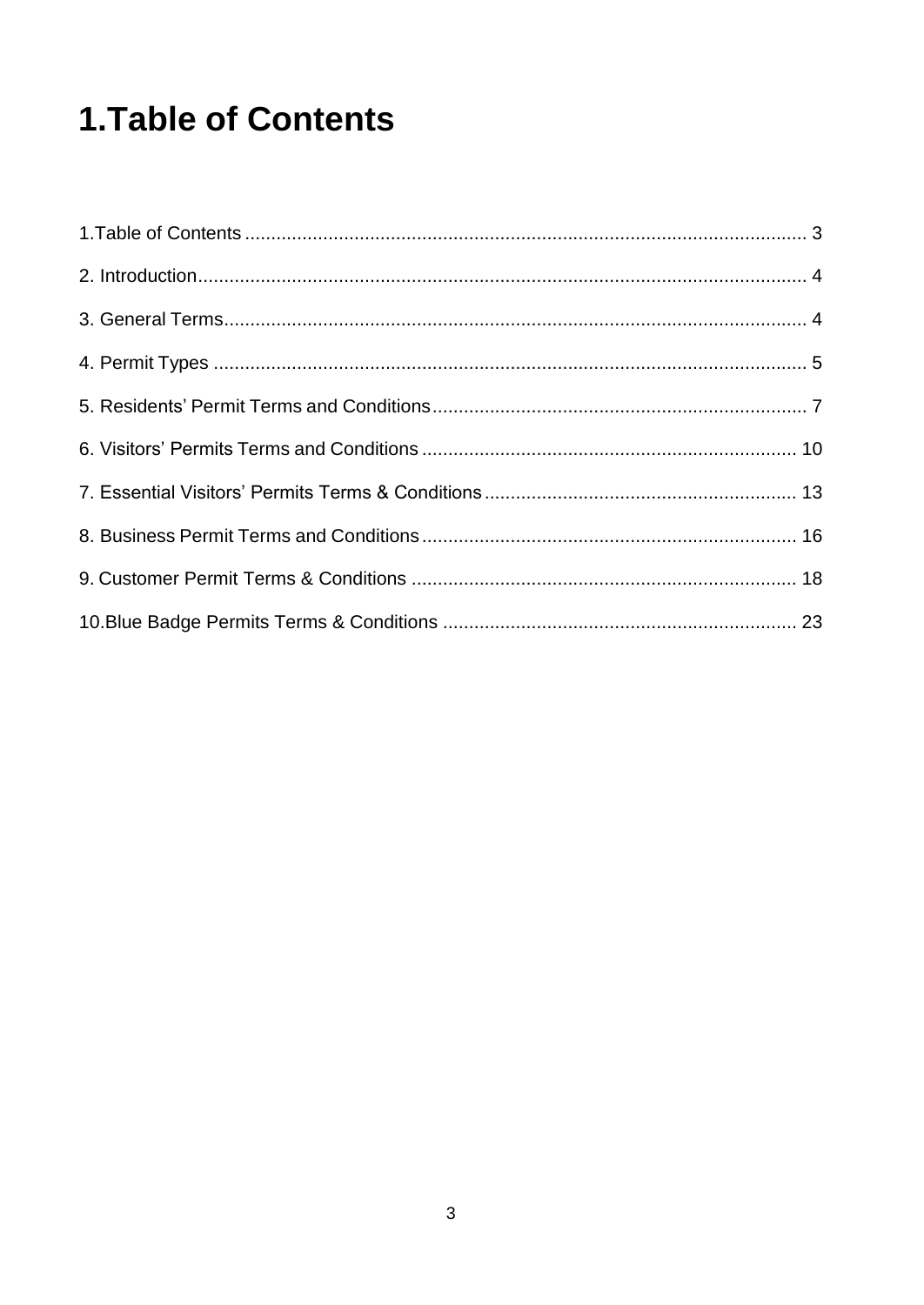## <span id="page-3-2"></span>**2. Introduction**

2.1 This document sets out Bristol City Council's (BCC) Terms and Conditions relating to the purchase and use of permits within its Residents' Parking Schemes (RPS).

### <span id="page-3-3"></span>**3. General Terms**

- 3.1 This document sets out the information required to request each of the Permits available, and the way in which they should be used. It is derived from the Traffic Regulation Order (TRO) for the individual Residents' Parking Schemes. The TRO shall take precedence in the event of any dispute and in all cases the Council's decision is final
- 3.2 BCC reserves the right to update this document from time to time
- 3.3 The terms 'Digital Permits' and 'Virtual Permits' are used interchangeably and, in both cases, refer to a permit that is not issued in paper form.
- 3.4 Permits are not transferrable and are not for resale.
- 3.5 In applying for any Permit described in this document, the applicant accepts these Terms & Conditions. Please retain this document for future reference.
- 3.6 Bristol City Council is required by law to protect the public funds it administers. It may share information provided to it with other bodies responsible for auditing, administering public funds, or where undertaking a public function, in order to prevent and detect fraud. For more information visit [www.bristol.gov.uk/data-protection-foi/fraud-prevention-and-detection](http://www.bristol.gov.uk/data-protection-foi/fraud-prevention-and-detection)
- <span id="page-3-0"></span>3.6.1 As detailed in individual chapters of these terms & conditions, the council reserves the right to request additional evidence to verify any permit application.
- 3.7 BCC reserves the right to refuse the application or renewal of any of any Permit described in this document if there has been a previously fraudulent application or misuse on the part of the applicant.
- 3.8 If these Terms and Conditions are not complied with or in the event that a permit is misused, then a Penalty Charge Notice may be issued to the vehicle using the permit.
- <span id="page-3-1"></span>3.9 The Council's Privacy Notice relating to the administration of parking permits can be found at Privacy - [bristol.gov.uk](https://www.bristol.gov.uk/about-our-website/privacy)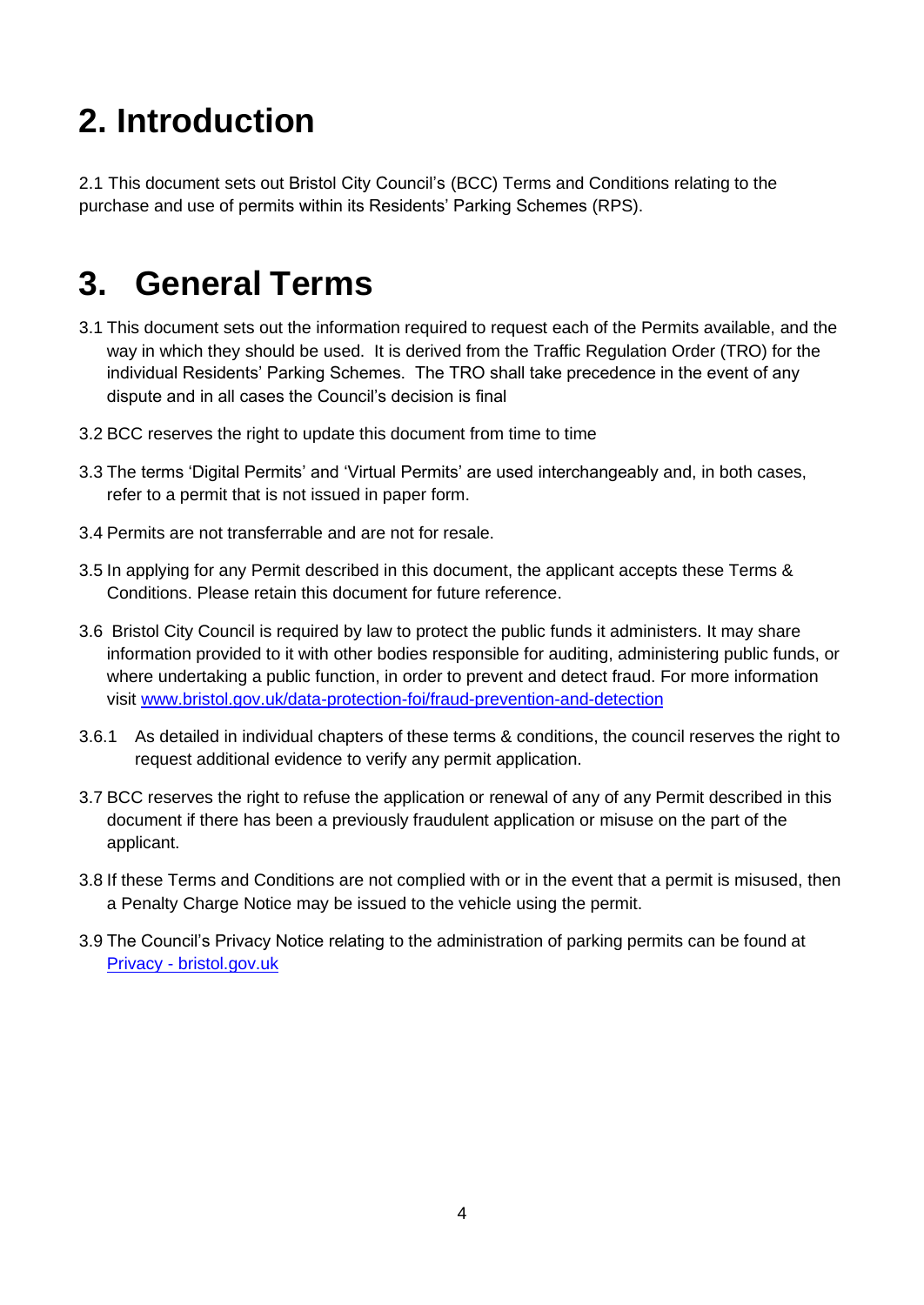## <span id="page-4-1"></span>**4. Permit Types**

4.1 The following permits are offered for use within BCC's permit parking zones:

- Residents' Permits
- Visitors' Permits
- Essential Visitors' Permits
- Business Permits
- Customer Permits

<span id="page-4-0"></span>4.2 The charge for each permit type is as follows:

#### **Table 2 Permit types**

| <b>Permit Type</b>                                 | Category                                                  | <b>Cost</b>                |
|----------------------------------------------------|-----------------------------------------------------------|----------------------------|
|                                                    | 1 <sup>st</sup> Permit                                    | Free                       |
|                                                    | Band A (CO <sup>2</sup> < 100)                            |                            |
|                                                    | 1 <sup>st</sup> Permit                                    | £28.00                     |
|                                                    | Band B (CO <sup>2</sup> 101-110)                          |                            |
|                                                    | 1 <sup>st</sup> Permit                                    | £56.00                     |
| <b>Residents' Permit</b>                           | Band C-K (CO <sup>2</sup> 111-225)                        |                            |
| All zones except Easton & St<br><b>Philips RPS</b> | 1 <sup>st</sup> Permit                                    | £84.00                     |
|                                                    | Band L-M (CO <sup>2</sup> 226+)<br>1 <sup>st</sup> Permit |                            |
|                                                    | (No CO <sup>2</sup> band or registered                    | £56.00                     |
|                                                    | before March 2001)                                        |                            |
|                                                    | $2nd$ Permit                                              | £112.00                    |
|                                                    | 3rd Permit                                                | £224.00                    |
|                                                    | 1 <sup>st</sup> Permit                                    |                            |
|                                                    | Band A $(CO2 < 100)$                                      | Free                       |
| <b>Residents' Permit</b>                           | $\overline{1^{st}}$ Permit                                | £30.00                     |
| Easton & St Philips RPS                            | (All other bands/CO <sup>2</sup> levels)                  |                            |
|                                                    | 2 <sup>nd</sup> Permit                                    | £80.00                     |
|                                                    | 3rd Permit                                                | £200.00                    |
| <b>Visitors' Permit</b>                            | Initial allocation                                        | Free                       |
| Easton & St Philips RPS                            | Chargeable allocation                                     | £1 each in multiples of 10 |
| <b>Visitors' Permit</b>                            | Initial allocation                                        | Free                       |
| All zones except Easton & St                       | Chargeable allocation                                     | £1.30 each in multiples of |
| <b>Philips RPS</b>                                 |                                                           | 10                         |
| <b>Essential Visitors' Permit</b>                  | All types<br><b>Full Price Permits</b>                    | Free                       |
| <b>Business Permit</b>                             | <b>Discounted Rate Permits</b>                            | £280.00<br>£164.00         |
| All zones except Easton & St<br><b>Philips RPS</b> | <b>Electric Vehicle</b>                                   | Free                       |
| <b>Customer Permit</b>                             |                                                           |                            |
| All zones except Easton & St                       | <b>Full Price Permits</b>                                 | £292.00                    |
| <b>Philips RPS</b>                                 | <b>Discounted Rate Permits</b>                            | £176.00                    |
| <b>Business Permit</b>                             | 1st Permit                                                | £100.00                    |
| Easton & St Philips RPS                            | 2 <sup>nd</sup> Permit                                    | £200.00                    |
| <b>Customer Permit</b>                             | All customer permits                                      | £100.00                    |
| Easton & St Philips RPS                            |                                                           |                            |
| <b>Blue Badge Permit</b>                           | <b>Blue Badge Permit</b>                                  | Free                       |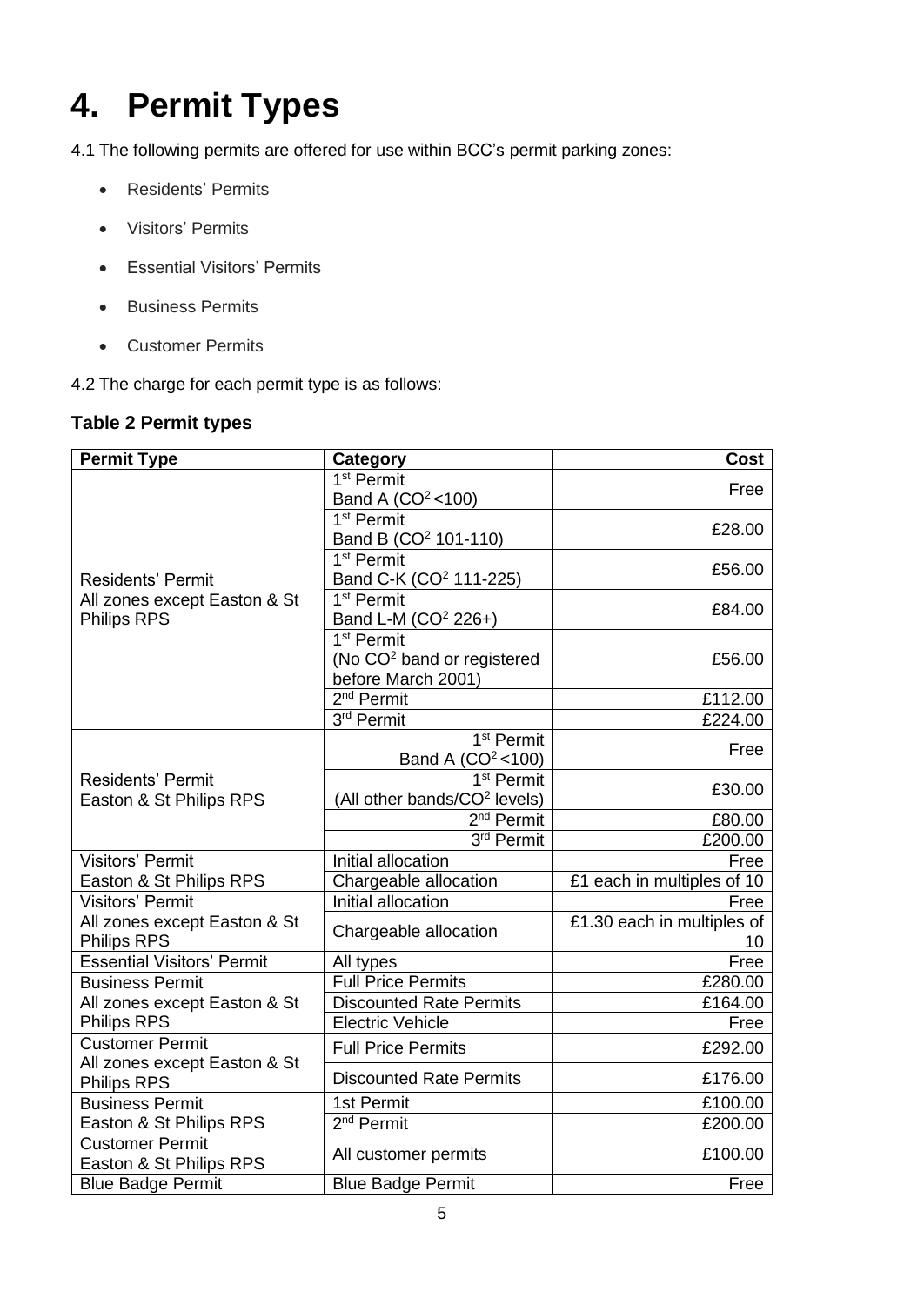4.2.1. Electric Vehicles do not include any vehicle classified as a hybrid vehicle.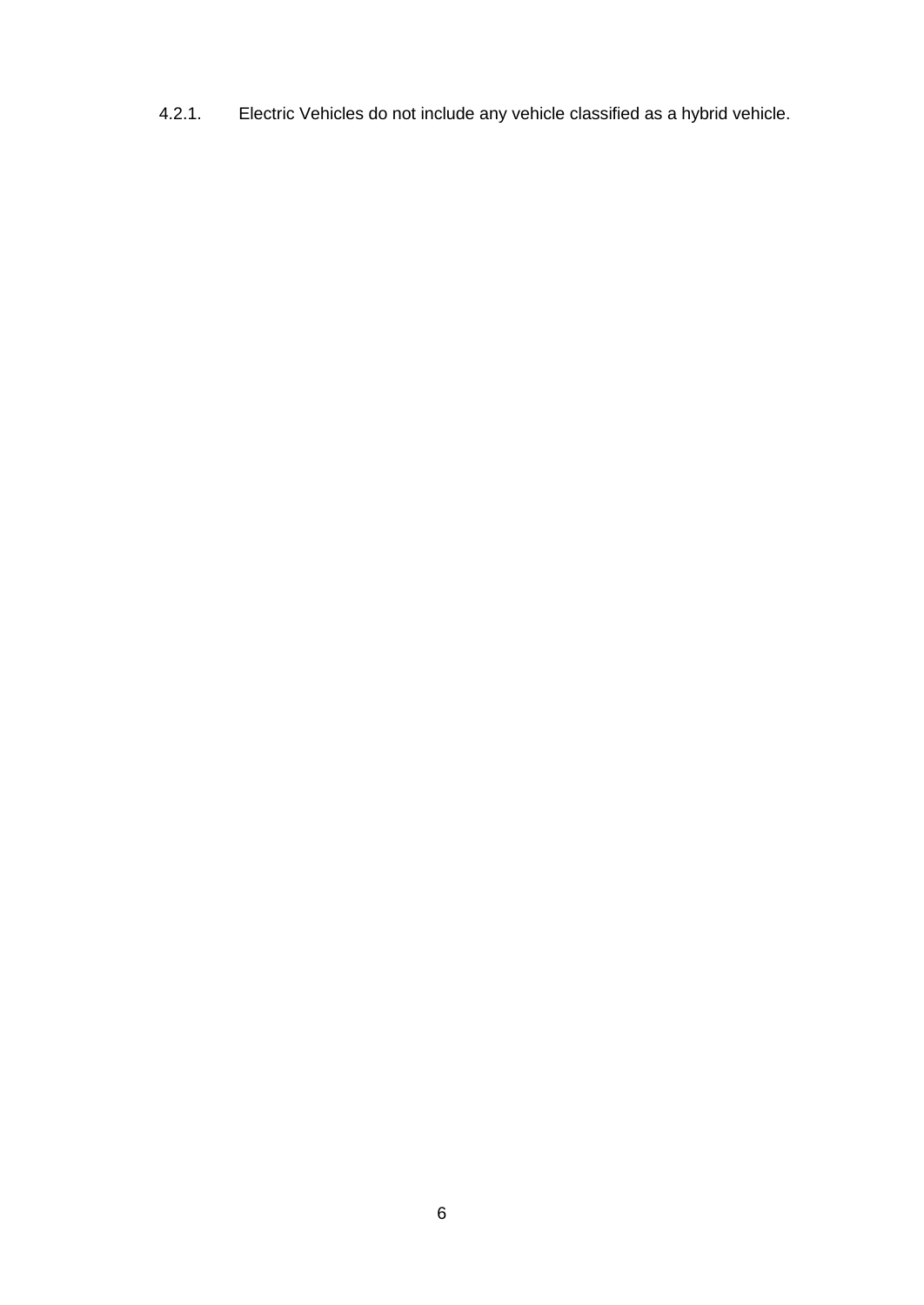### <span id="page-6-2"></span>**5. Residents' Permit Terms and Conditions**

- 5.1 Residents' Permits are for the use of residents only and are valid within the defined boundary of the scheme for which the permit has been issued (unless any additional roads have been specifically designated for use and show the relevant zone designation on the local signage).
- <span id="page-6-0"></span>5.2 Residents' Permits are valid in marked on street parking bays which are designated for their use (these are either Permit Only bays or bays which are signed as being for shared use by both for Permit Holders and Pay & Display customers) and in Permit Parking Areas (PPA) (indicated by entry signage).
- <span id="page-6-1"></span>5.3 Residents' Permits are not valid in Pay & Display Only bays or where other restrictions apply. Permits are not valid in public or private Council Car Parks. Always read the local signage.
- 5.4 Residents' Parking Schemes improve the availability of parking spaces but having a Residents' Permit does not guarantee a space.
- 5.5 Subject to the clauses below, a maximum of three permits can be issued to a household located within the boundary of an RPS. A household is defined as one address that is registered as one household for Council Tax purposes. The third permit will only be issued if the Council believes there to be sufficient capacity within the RPS to do so.

5.5.1 If a household has any off street parking, no more than one Residents' Permit will be issued.

5.5.1.1 In the following areas, a household with off street parking may receive two Residents' Permits:

<span id="page-6-3"></span>5.5.1.1.1 Pitlochry Close PPA

5.5.1.1.2 Cheswick Village PPA

5.5.1.1.3 Chatsworth Road & Edward Road PPA

- 5.5.1.2 Paragraph [5.5](#page-6-3) does not apply to Bower Ashton RPS.
- 5.5.2 If a household is on a private road, no more than one Residents' Permit will be issued.
- 5.5.3 Households which, since 1st August 2018, have a formal Car-Free or Low Car Advice attached to any planning consent are not eligible for Residents' Permits.

5.5.4 Households which have a Class M Council Tax exemption ie Halls of Residence are not eligible for Residents' Permits.

- <span id="page-6-4"></span>5.6 Subject to the clauses below, a maximum of two vehicles can be added to one permit; however the Residents' Permit can only be used in one of those vehicles at a time. It is the residents' responsibility to nominate the active vehicle using the MiPermit Smartphone App, through their online MiPermit account, or by calling MiPermit on 0345 5207007. (Lines are open 8am to 8pm Monday to Friday, 8am to 4pm Saturday, and 10am to 4pm Sunday.)
	- 5.6.1 Residents' Permits can only be issued to the registered keeper of a vehicle. The registered keeper of a vehicle is defined as the person who uses the vehicle and who is named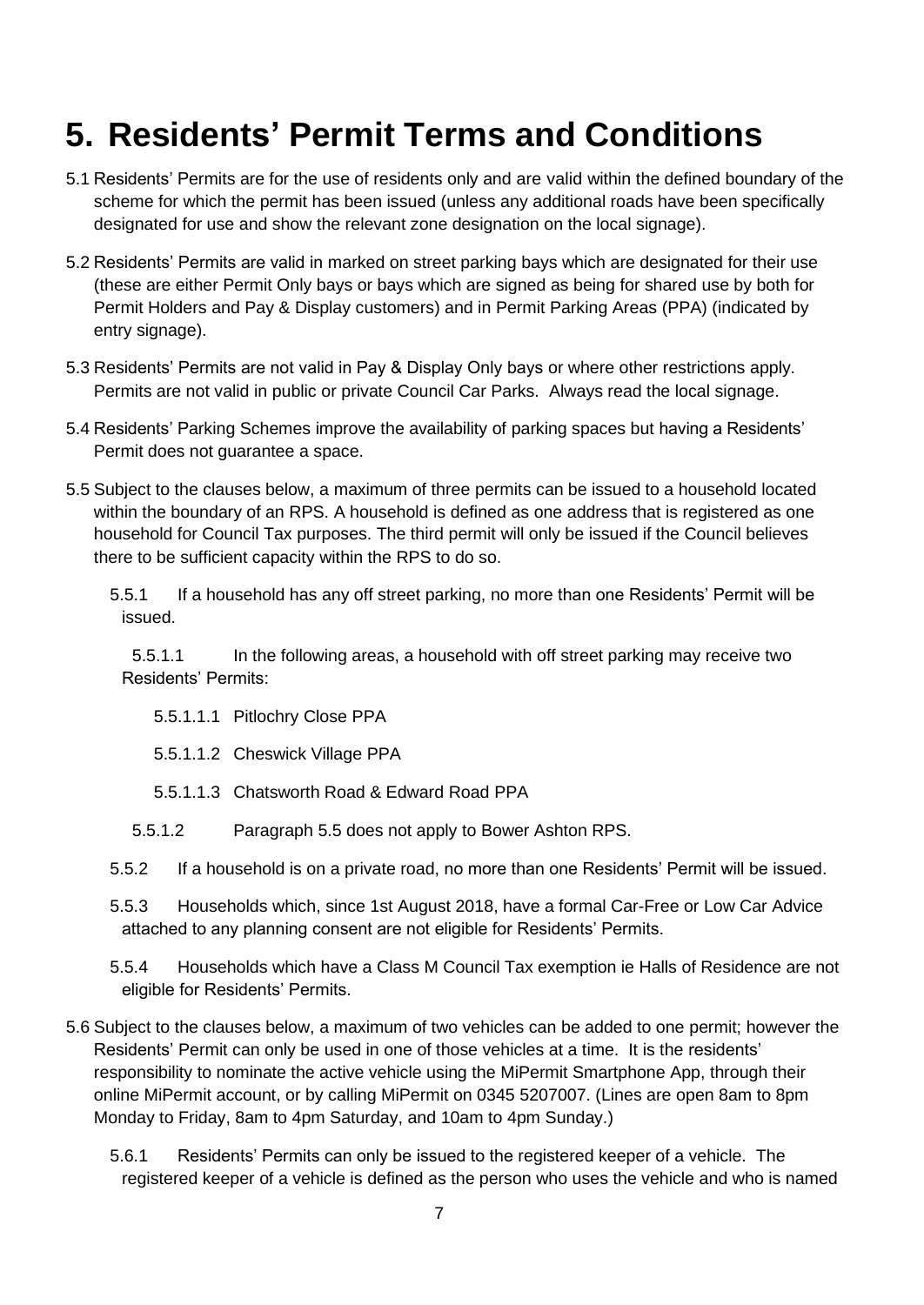on the V5C, or who is able to show, through the production of the V5C and a lease / long term hire agreement / confirmation from their employer on Company headed paper, that they are the authorised user of the vehicle.

5.6.2 Residents' Permits can only be issued to passenger vehicles or car derived vans (with a maximum laden weight less than 3.5 tonnes). Permits for other vehicles can only be issued at the Council's discretion.

- <span id="page-7-1"></span>5.7 The Council or its agent (Chipside Ltd is the Council's Data Processor), may, at any time, require a resident to supply evidence to verify any information given to it.
	- 5.7.1 Evidence relating to vehicles may include:
		- 5.7.1.1 A copy of the V5C which shows the resident is the registered keeper.

5.7.1.2 In the case of a company car, a copy of the V5C which shows the Company as the registered keeper, together with an official letter from the Company naming the resident as the authorised user.

5.7.1.3 In the case of a lease/long term hire vehicle, a copy of the V5C which shows the Company as the registered keeper, together with a copy of the lease/hire agreement naming the resident as the authorised user.

- 5.7.2 Evidence relating to residency may include:
	- 5.7.2.1 Council Tax documentation issued by BCC.
	- 5.7.2.2 A BCC or Housing Association rent book or private tenancy agreement.
	- 5.7.2.3 A utility bill or bank statement which is less than three months old.
	- 5.7.2.4 Correspondence from a solicitor relating to the property purchase.
- 5.8 All Residents' Permits will be issued as virtual permits and residents will not receive a paper permit as a matter of course. There is no need to display a permit in the vehicle. Where two vehicle registration numbers have been added to one Residents' Permit, it is the resident's responsibility to nominate the active vehicle, as described in paragraph [5.6.](#page-6-4)
- 5.9 The Council reserves the right to issue a paper permit in exceptional circumstances, and if you are issued with a paper permit it must be displayed in the vehicle.
- <span id="page-7-0"></span>5.10 Permits will be approved for 12 months from the date of issue. The appropriate fee (as shown in the table in paragraph [4.2\)](#page-4-0) must be paid before a permit will be issued. Where two vehicle registration numbers have been added to one Residents' Permit, and these vehicles qualify for different charges based on their emission levels, the permit price charged will be the higher of the two charges.

5.10.1 You may select a 3 month permit duration in MiPermit and will be charged one quarter of the annual cost. If you select the 'autorenew' option, your permit will autorenew three times. After this, you will need to apply for a new permit.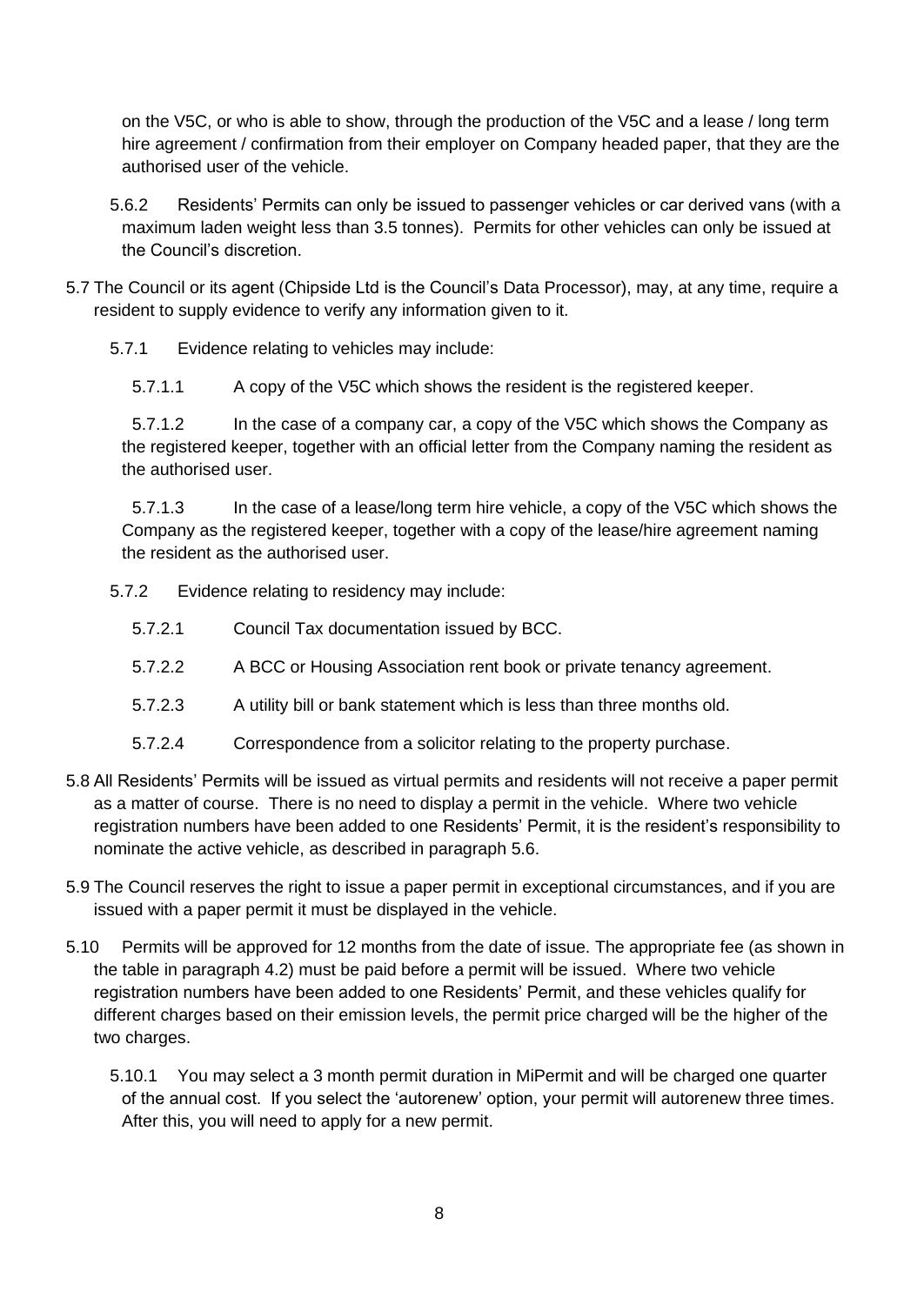- 5.11 The Council may cancel your Residents' Permit in the circumstances listed below, and you will be given 48 hours' notice in writing. No refund will be due (except relating to paragraph [5.11.6](#page-8-0)[5.11.5,](#page-8-1) if there was an associated duplication of the payment).
	- 5.11.1 You are no longer a resident of the household for which the Residents' Permit was given.
	- 5.11.2 You are no longer the keeper of the vehicle to which the Residents' Permit was issued.
	- 5.11.3 Your initial payment was subsequently dishonoured.
	- 5.11.4 You have not supplied acceptable evidence as described in paragraph [5.7.](#page-7-1)
	- 5.11.5 The vehicle to which the Residents' Permit was assigned has been adapted and is no longer a passenger vehicle or a car derived van with a max laden weight less than 3.5 tonnes.
	- 5.11.6 The permit is a duplicate, issued in error by the Council.
- <span id="page-8-1"></span><span id="page-8-0"></span>5.12 You may cancel your Residents' Permit at any time. The Council will issue a pro rata refund for any time remaining between the cancellation date and the Residents' Permit's normal expiry date.
- 5.13 You will be contacted, using the email address associated with your MiPermit account, to remind you when your Residents' Permit is due for renewal; however it is your responsibility to renew your permit. If you do not renew your Residents' Permit before its expiry date, it will no longer be valid and you will be at risk of receiving a Penalty Charge Notice (PCN) if you continue to park in restricted areas. If a permit is not renewed before its expiry date other eligible residents living in the property may take the property's permit allocation, which could mean you will be unable to purchase another permit.
- 5.14 Temporary cover for vehicles such as Courtesy Cars etc (formally known as "e cover") will no longer be provided. If you need to park a temporary vehicle you will need to use a Visitor Permit or pay to park in a Pay & Display bay.
- 5.15 If you change your vehicle permanently, you should cancel your existing Residents' Permit and immediately reapply for a new Residents' Permit for your new vehicle. You will need to pay for a new 3 or 12 month permit, but you will receive a pro rata refund for any unused time on the Residents' Permit that you cancel.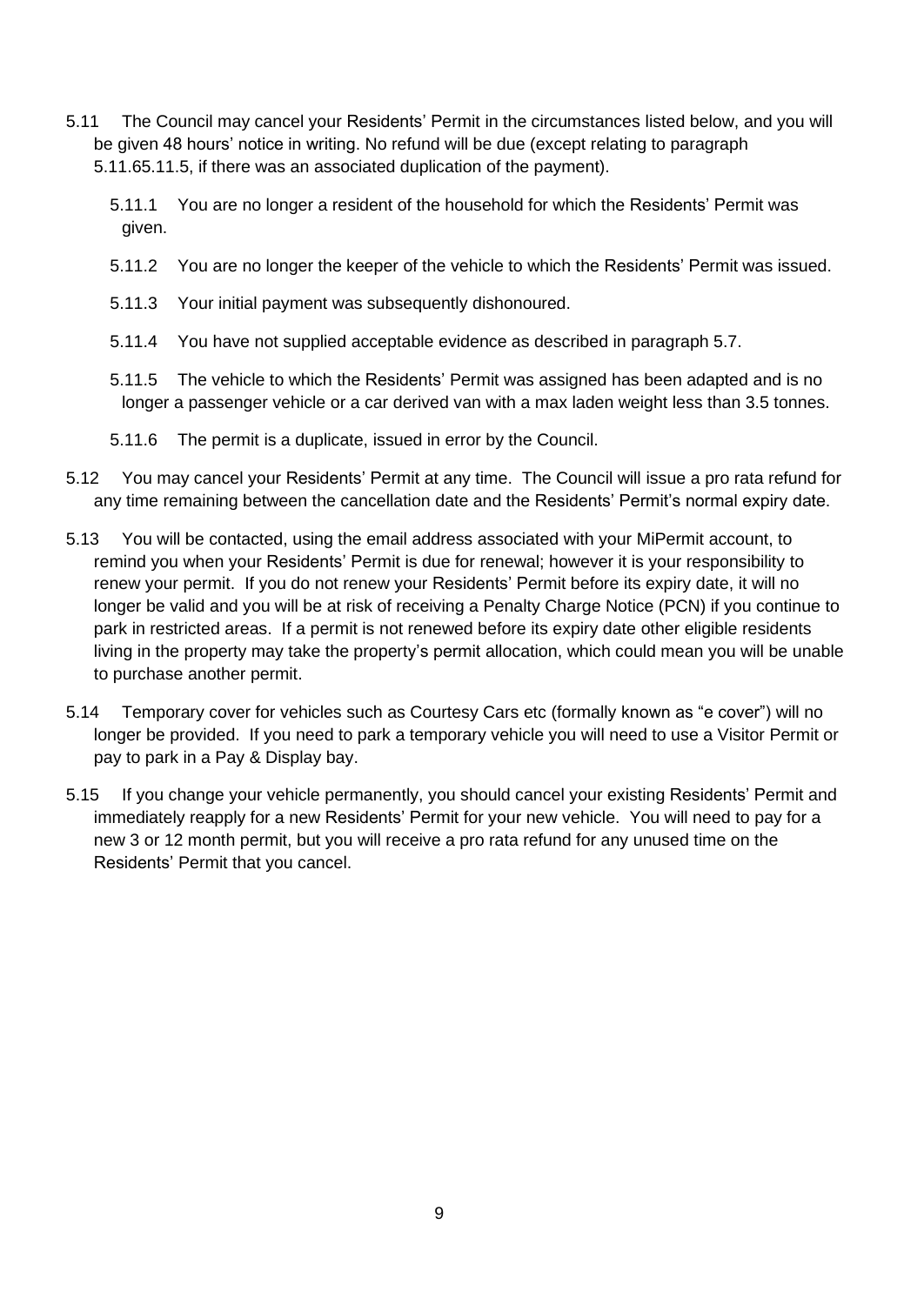## <span id="page-9-2"></span>**6. Visitors' Permits Terms and Conditions**

- 6.1 Visitors' Permits are available to residents only and are valid within the defined boundary of the scheme for which they have been issued (unless any additional roads have been specifically designated for use and show the relevant zone designation on the local signage).
- <span id="page-9-0"></span>6.2 Visitors' Permits are valid in marked on street parking bays which are designated for their use (these are either Permit Only bays or bays which are signed as being for shared use by both for Permit Holders and Pay & Display customers) and in Permit Parking Areas (PPA) (indicated by entry signage).
- <span id="page-9-1"></span>6.3 **Visitors' Permits are not valid in Pay & Display Only bays** or where other restrictions apply. Permits are not valid in public or private Council Car Parks. Always read the local signage.
- 6.4 Residents' Parking Schemes improve the availability of parking spaces but having Visitors' Permits does not guarantee spaces being available.
- 6.5 Subject to the clauses below, a household located within the boundary of an RPS can apply for the number of free Visitors' Permits and the number of chargeable Visitors' Permits as shown in the table in [6.6.](#page-9-3)
	- 6.5.1 Households which, since 1st August 2018, have a formal Car-Free or Low Car Advice attached to any planning consent are not eligible for Visitors' Permits.
	- 6.5.2 Households which have a Class M Council Tax exemption ie Halls of Residence are not eligible for Visitors' Permits.
- <span id="page-9-3"></span>6.6 The annual entitlement for Visitors' Permits is as follows:

**Table 3 Annual entitlement for Visitors Permits**

| <b>RPS</b>                        | <b>Annual Entitlement of</b><br><b>Free Visitors' Permits</b> | <b>Annual Entitlement of</b><br><b>Chargeable Visitors'</b><br><b>Permits</b> |
|-----------------------------------|---------------------------------------------------------------|-------------------------------------------------------------------------------|
| <b>Bedminster East</b>            | 50                                                            | 50                                                                            |
| <b>Bower Ashton</b>               | 70                                                            | 70                                                                            |
| Chatsworth Road & Edward Road PPA | 70                                                            | 70                                                                            |
| <b>Cheswick Village PPA</b>       | 50                                                            | 50                                                                            |
| <b>Clifton East</b>               | 60                                                            | 60                                                                            |
| <b>Clifton Village</b>            | 60                                                            | 60                                                                            |
| <b>Cliftonwood and Hotwells</b>   | 60                                                            | 60                                                                            |
| Cotham                            | 50                                                            | 50                                                                            |
| <b>Cotham North</b>               | 50                                                            | 50                                                                            |
| Easton and St Phillips            | 50                                                            | 50                                                                            |
| Kingsdown                         | 60                                                            | 60                                                                            |
| Montpelier                        | 50                                                            | 50                                                                            |
| <b>Pitlochry Close PPA</b>        | 50                                                            | 50                                                                            |
| Redcliffe                         | 60                                                            | 60                                                                            |
| Redland                           | 50                                                            | 50                                                                            |
| Southville                        | 60                                                            | 60                                                                            |
| Spike Island                      | 60                                                            | 60                                                                            |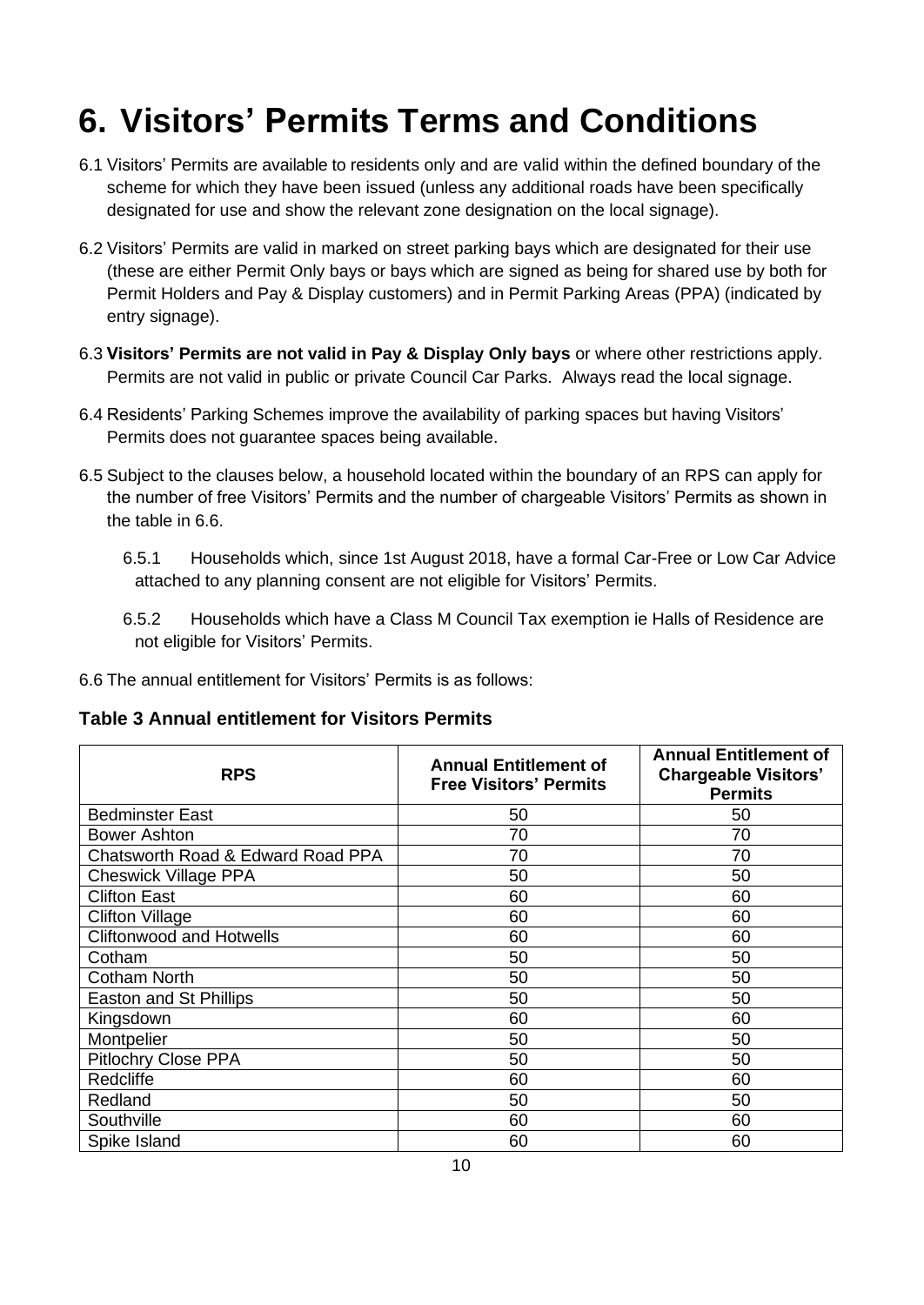| <b>RPS</b>      | <b>Annual Entitlement of</b><br><b>Free Visitors' Permits</b> | <b>Annual Entitlement of</b><br><b>Chargeable Visitors'</b><br><b>Permits</b> |
|-----------------|---------------------------------------------------------------|-------------------------------------------------------------------------------|
| <b>St Pauls</b> | 50                                                            | 50                                                                            |

- 6.7 If the residents of a household change, an additional allocation of free permits will not be provided until the anniversary of the previous annual issue has been reached. However:
	- 6.7.1 A new resident will be entitled to any unused Visitor Permits, if they are cancelled within the MiPermit Portal by the former resident.
	- 6.7.2 A new resident may purchase an additional annual allocation of chargeable Visitor Permits, as shown in [6.6.](#page-9-3)
- 6.8 Chargeable Visitors' Permits cost £1.30 each and can be bought in multiples of 10 for all zones except Easton & St Philips RPS. Easton & St Philips RPS Chargeable Visitors' Permits cost £1.00 each and can be bought in multiples of 10.
- 6.9 Each Visitor Permit is valid for one calendar day and provides parking for one vehicle, which must be a passenger vehicle or car derived van (with a maximum laden weight less than 3.5 tonnes). Visitors' Permits can only be used for other vehicles with explicit consent from BCC in advance.
- <span id="page-10-0"></span>6.10 The Council or its agent (Chipside Ltd is the Council's Data Processor), may, at any time, require a resident to supply evidence to verify any information provided. Evidence relating to residency may include:
	- 6.10.1 Council Tax documentation issued by BCC.
	- 6.10.2 A BCC or Housing Association rent book or private tenancy agreement.
	- 6.10.3 A utility bill or bank statement which is less than three months old.
	- 6.10.4 Correspondence from a solicitor relating to the property purchase.
- 6.11 All Visitor Permits will be issued as virtual permits and residents will not receive paper scratchcards. There is no need to display a Visitor Permit in the vehicle. You **must activate** each Visitor Permit.
	- 6.11.1 To do this you will need the Vehicle Registration Number of the vehicle and the date it will be parked.
	- 6.11.2 It is the resident's responsibility to ensure the correct Vehicle Registration Number is input. An incorrect vehicle registration number may result in a Penalty Charge Notice being issued to the vehicle parked.
	- 6.11.3 Visitors' Permits cannot be changed or cancelled once activated (unless you have set them up for a future date).
		- 6.11.4. You can activate your Visitors' Permit in one of the following ways:
			- 6.11.4.1 Online, using your MiPermit account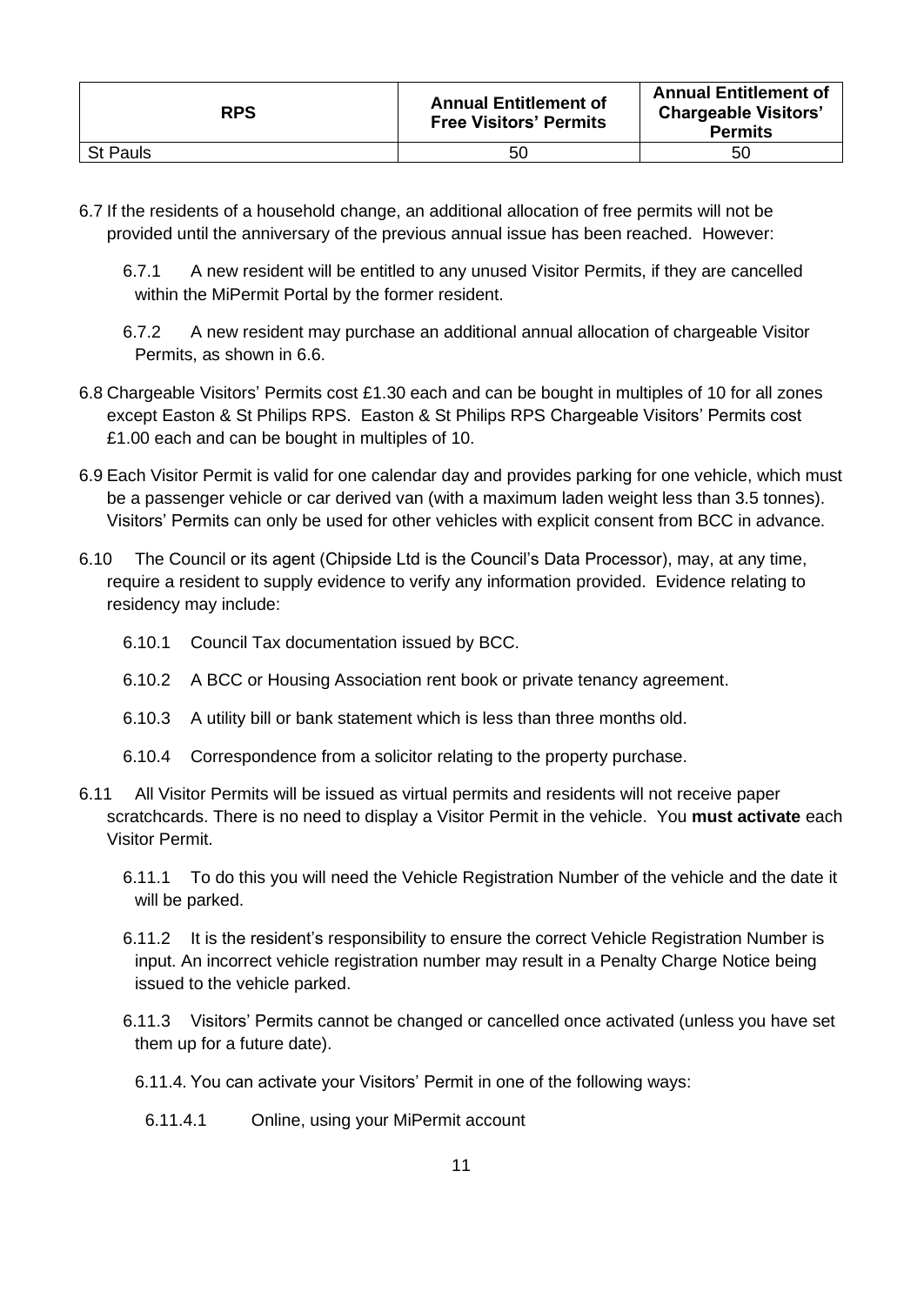6.11.4.2 Using the MiPermit Smartphone App

6.11.4.3 By phone to MiPermit on 0345 5207007. (Lines are open 8am to 8pm Monday to Friday, 8am to 4pm Saturday, and 10am to 4pm Sunday.)

- 6.12 The Council reserves the right to issue paper scratchcards in exceptional circumstances, and if you are issued with paper scratchcards they must be correctly validated and displayed in the vehicle.
- 6.13 Any unused Visitors' Permits (free or chargeable) will expire 12 months from the date of issue.
- 6.14 For chargeable Visitors' Permits, the appropriate fee (as shown in paragraph [4.2\)](#page-4-0) must be paid before any Visitor Permits will be issued.
- 6.15 The Council may cancel your Visitors' Permits in the circumstances listed below, and you will be given 48 hours' notice in writing. No refund will be due (except relating to paragraph [6.15.4,](#page-11-0) if there was an associated duplication of the payment).

6.15.1 You are no longer a resident of the household for which the Visitors' Permits were given.

- 6.15.2 Your initial payment was subsequently dishonoured.
- 6.15.3 You have not supplied acceptable evidence as described in paragraph [6.9.](#page-10-0)
- 6.15.4 The Visitors' Permits are duplicates, issued in error by the Council.
- <span id="page-11-0"></span>6.16 You may cancel your Visitors' Permits at any time. The Council will not issue a refund for unused Visitors' Permits.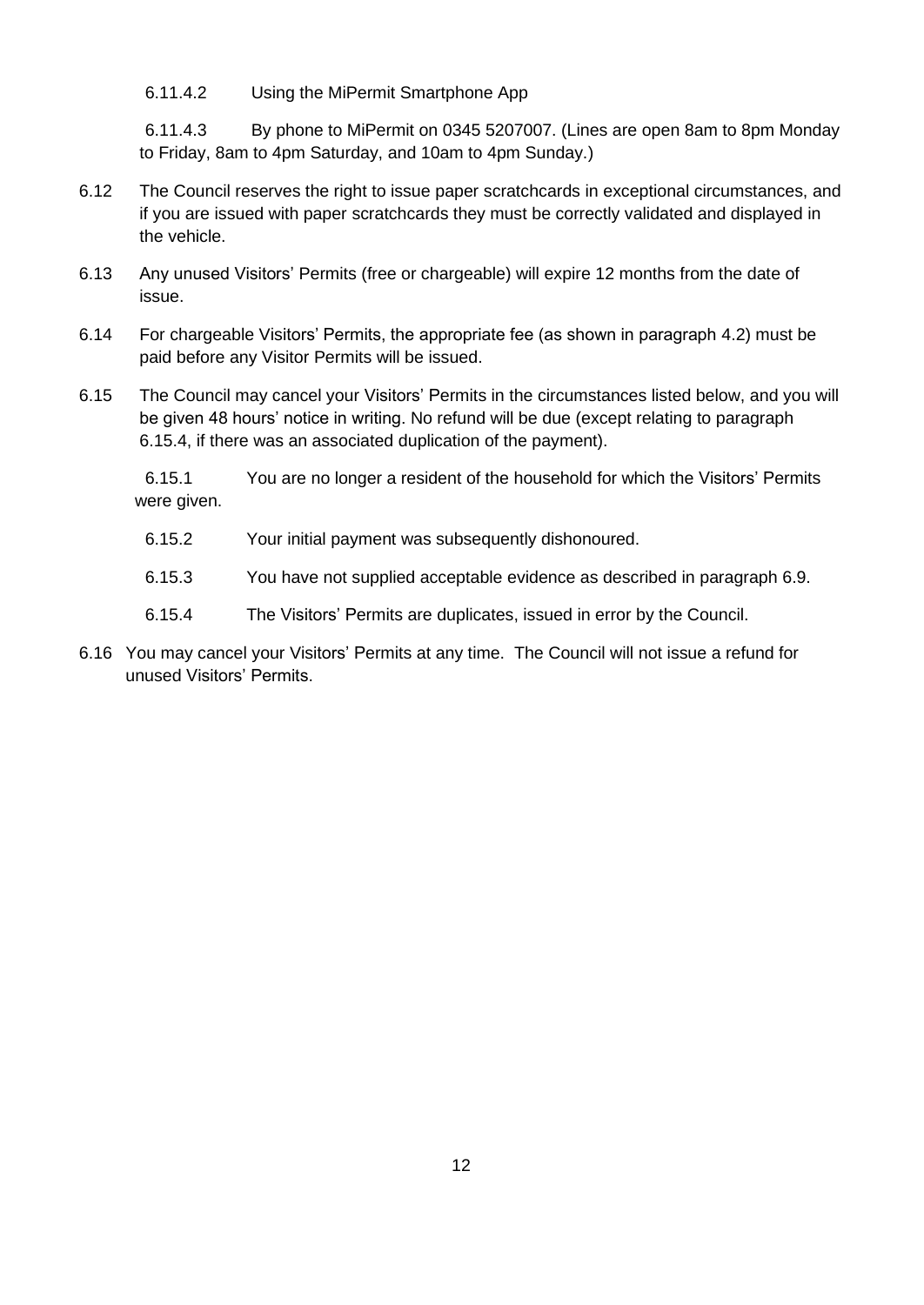## <span id="page-12-2"></span>**7. Essential Visitors' Permits Terms & Conditions**

- 7.1 Essential Visitors' Permits (EVPs) may be issued free of charge to the resident of any household within an RPS for use by an essential visitor to that resident. EVPs are valid within the defined boundary of the scheme for which the permit has been issued (unless any additional roads have been specifically designated for use and show the relevant zone designation on the local signage).
- <span id="page-12-0"></span>7.2 EVPs are valid in marked on street parking bays which are designated for their use (these are either Permit Only bays or bays which are signed as being for shared use by both for Permit Holders and Pay & Display customers) and in Permit Parking Areas (PPA) (indicated by entry signage).
- <span id="page-12-1"></span>7.3 **EVPs are not valid in Pay & Display Only bays** or where other restrictions apply. Permits are not valid in public or private Council Car Parks. Always read the local signage.
- 7.4 Residents' Parking Schemes improve the availability of parking spaces but having an EVP does not guarantee a space being available.
- 7.5 Subject to the clauses below, a household can apply for an EVP if a resident can demonstrate that:
	- 7.5.1 They are in receipt of Attendance Allowance; or
	- 7.5.2 They are in receipt of the care component of Disability Living Allowance or the daily living component of Personal Independence Payment; or
	- 7.5.3 Their essential visitor is in receipt of Carer's Allowance in respect of the residents' own care needs.
- 7.6 Households which, since 1st August 2018, have a formal Car-Free or Low Car Advice attached to any planning consent are eligible for EVPs.
- 7.7 Households which have a Class M Council Tax exemption i.e. Halls of Residence are eligible for EVPs.
- 7.8 Residents wishing to apply for an EVP should fill out a contact form at [www.bristol.gov.uk/contactrps,](http://www.bristol.gov.uk/contactrps) and the Council will contact you to discuss your requirements.
- 7.9 The form of EVP offered, will be that which best fits the care needs of the resident as determined by Council Officers. This could include:
	- 7.9.1 A paper permit for use in multiple vehicles;
	- 7.9.2 A virtual EVP linked permanently to a single vehicle;
	- 7.9.3 A number of virtual daily EVPs which will need to be activated as required.
- 7.10 Once agreed, the MiPermit system will be configured to the individual households' requirements and residents can subsequently apply & manage their EVP online.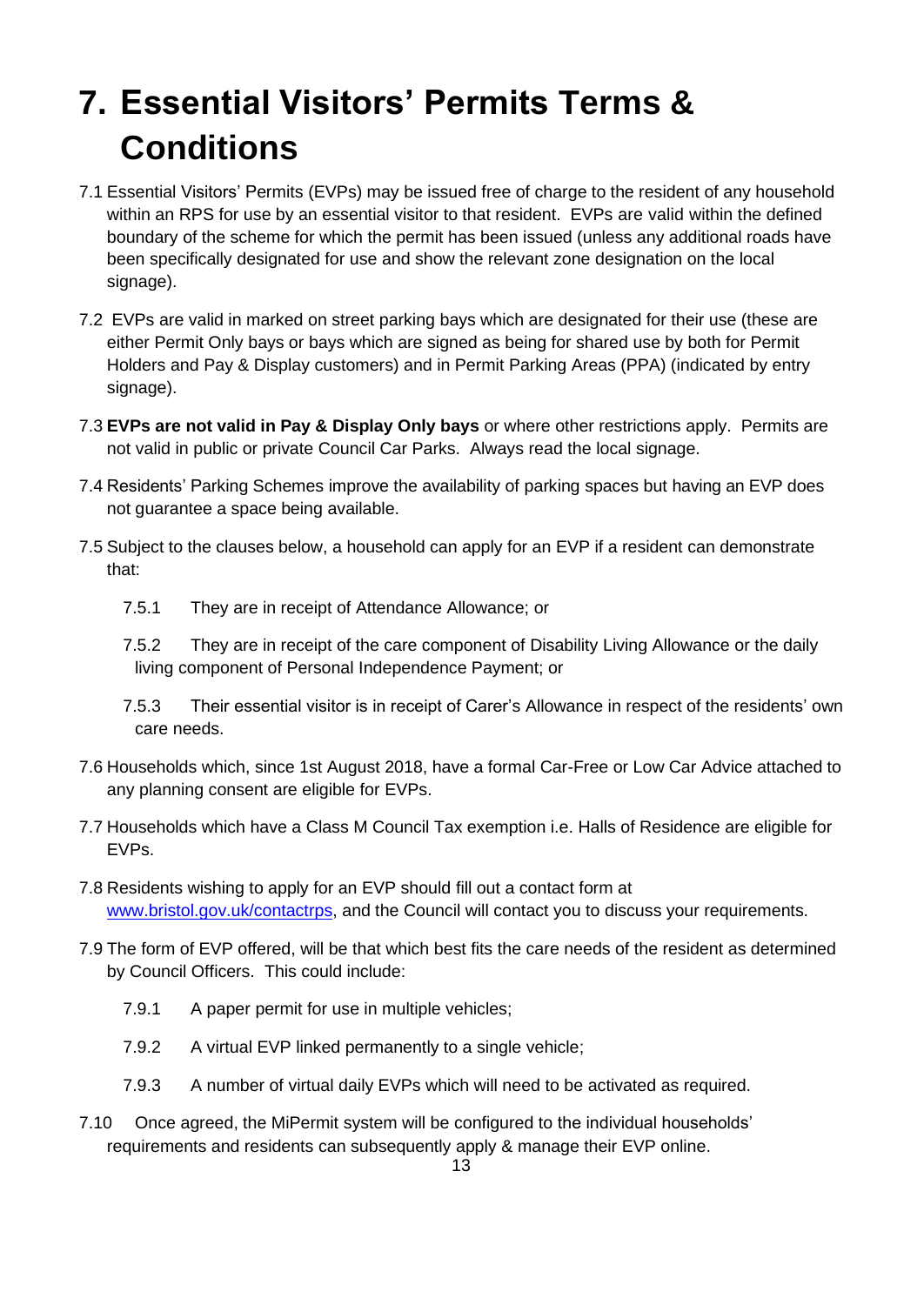- 7.11 The MiPermit system will not store any personal information regarding resident's care needs. It will, however, contain a record of the documentation seen by BCC officers, for audit purposes.
- 7.12 All daily EVPs are issued as Virtual Permits and you will not receive paper scratchcards. There is no need to display a daily EVP in the vehicle. You **must activate** each daily EVP.
	- 7.12.1 To do this you will need the Vehicle Registration Number of the vehicle and the date it will be parked.
	- 7.12.2 It is the resident's responsibility to ensure the correct Vehicle Registration Number is input. An incorrect vehicle registration number may result in a Penalty Charge Notice being issued to the vehicle parked.
	- 7.12.3 EVPs cannot be changed or cancelled once activated (unless you have set them up for a future date).
	- 7.12.4 You can activate your EVP in one of the following ways:
		- 7.12.4.1 Online, using your MiPermit account
		- 7.12.4.2 Using the MiPermit Smartphone App
		- 7.12.4.3 By phone to MiPermit on 0345 5207007. (Lines are open 8am to 8pm Monday to Friday, 8am to 4pm Saturday, and 10am to 4pm Sunday.)
- 7.13 All EVPs are valid for 12 months from the date of issue. Any unused daily EVPs will expire 12 months from the date of issue.
- 7.14 Each daily EVP is valid for one calendar day and provides parking for one vehicle
- 7.15 All EVPs are only valid for use in passenger vehicles or car derived vans (with a maximum laden weight less than 3.5 tonnes). EVPs can only be used for other vehicles with explicit consent from BCC in advance.
- <span id="page-13-0"></span>7.16 The Council or its Data Processor, Chipside Ltd, may, at any time, require an applicant or permit holder to supply evidence to verify any information provided. Evidence relating to residency may include:
	- 7.16.1 Council Tax documentation issued by BCC.
	- 7.16.2 A BCC or Housing Association rent book or private tenancy agreement.
	- 7.16.3 A utility bill or bank statement which is less than three months old.
	- 7.16.4 Correspondence from a solicitor relating to the property purchase.
- 7.17 The Council may cancel your EVPs in the circumstances listed below, and you will be given 48 hours' notice in writing.
	- 7.17.1 You are no longer a resident of the household for which the EVP was given.
	- 7.17.2 The resident is no longer in receipt of Attendance Allowance, the care component of Disability Living Allowance or the daily living component of Personal Independence Payment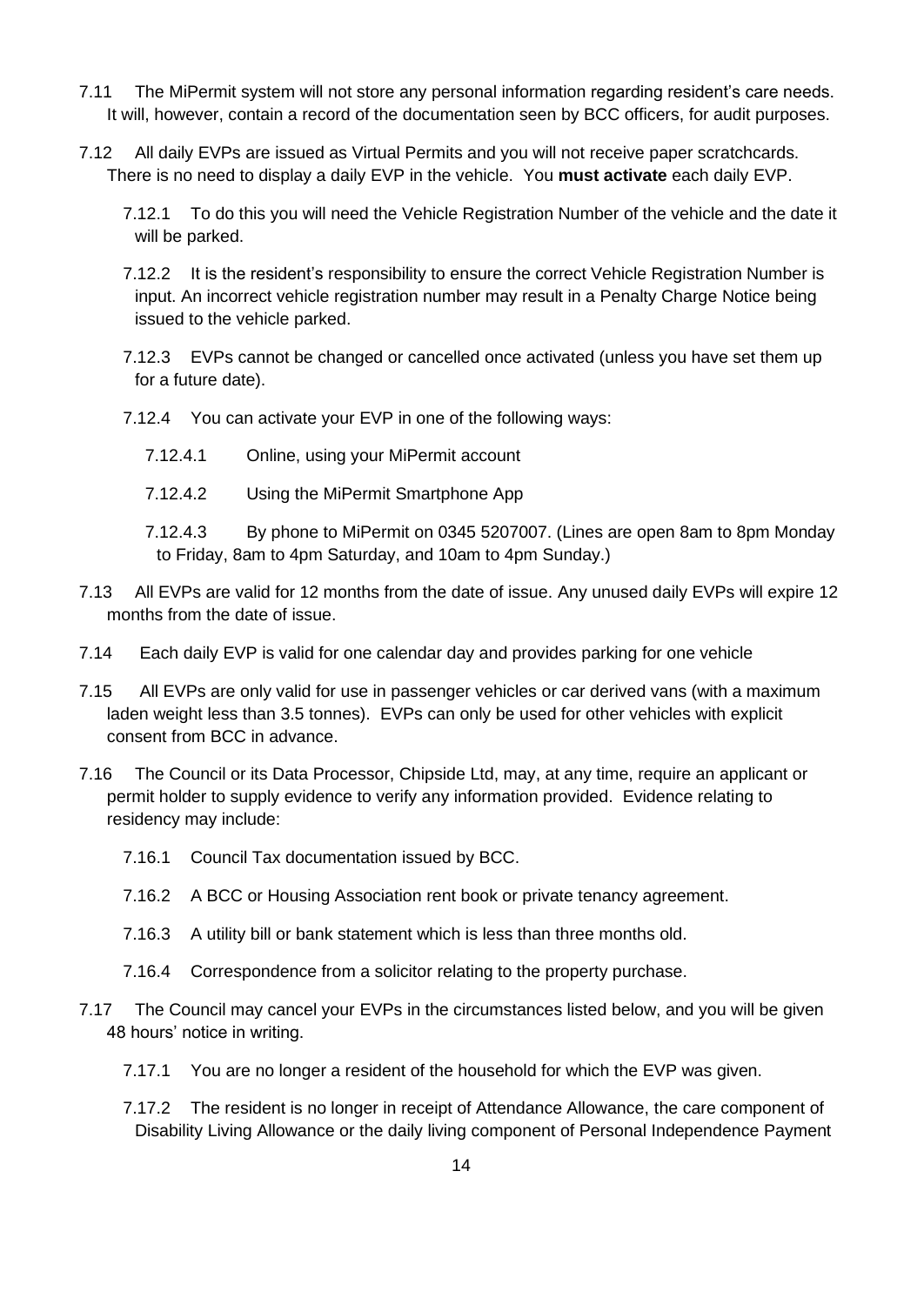- 7.17.3 The essential visitor is no longer in receipt of Carer's Allowance in respect of the residents' own care needs.
- 7.17.4 You have not supplied acceptable evidence acceptable as described in paragraph [7.15.](#page-13-0)
- 7.17.5 The EVPs are duplicates, issued in error by the Council.
- 7.18 You may cancel your EVPs at any time.
- 7.19 If the essential visitor changes their vehicle and you have an annual virtual permit, you should cancel your existing permit and immediately reapply for a new EVP for the new vehicle.
- 7.20 Temporary cover for vehicles such as Courtesy Cars etc (formally known as "e cover") will no longer be provided. If your essential visitor needs to park a temporary vehicle you will need to use a Visitor Permit or pay to park in a Pay & Display bay.
- 7.21 You will be contacted, using the email address associated with your MiPermit account, to remind you when your EVP is due for renewal; however it is your responsibility to renew your permit. If you do not renew your EVP before its expiry date, it will no longer be valid and your essential visitor will be at risk of receiving a Penalty Charge Notice (PCN) if they continue to park in restricted areas.
- 7.22 If you have a paper permit and it is lost or stolen, you should fill out a contact form at [www.bristol.gov.uk/contactrps.](http://www.bristol.gov.uk/contactrps) A replacement will be issued as soon as possible providing you are able to supply a Report my Loss reference number or a Crime Reference number in support of the loss or theft.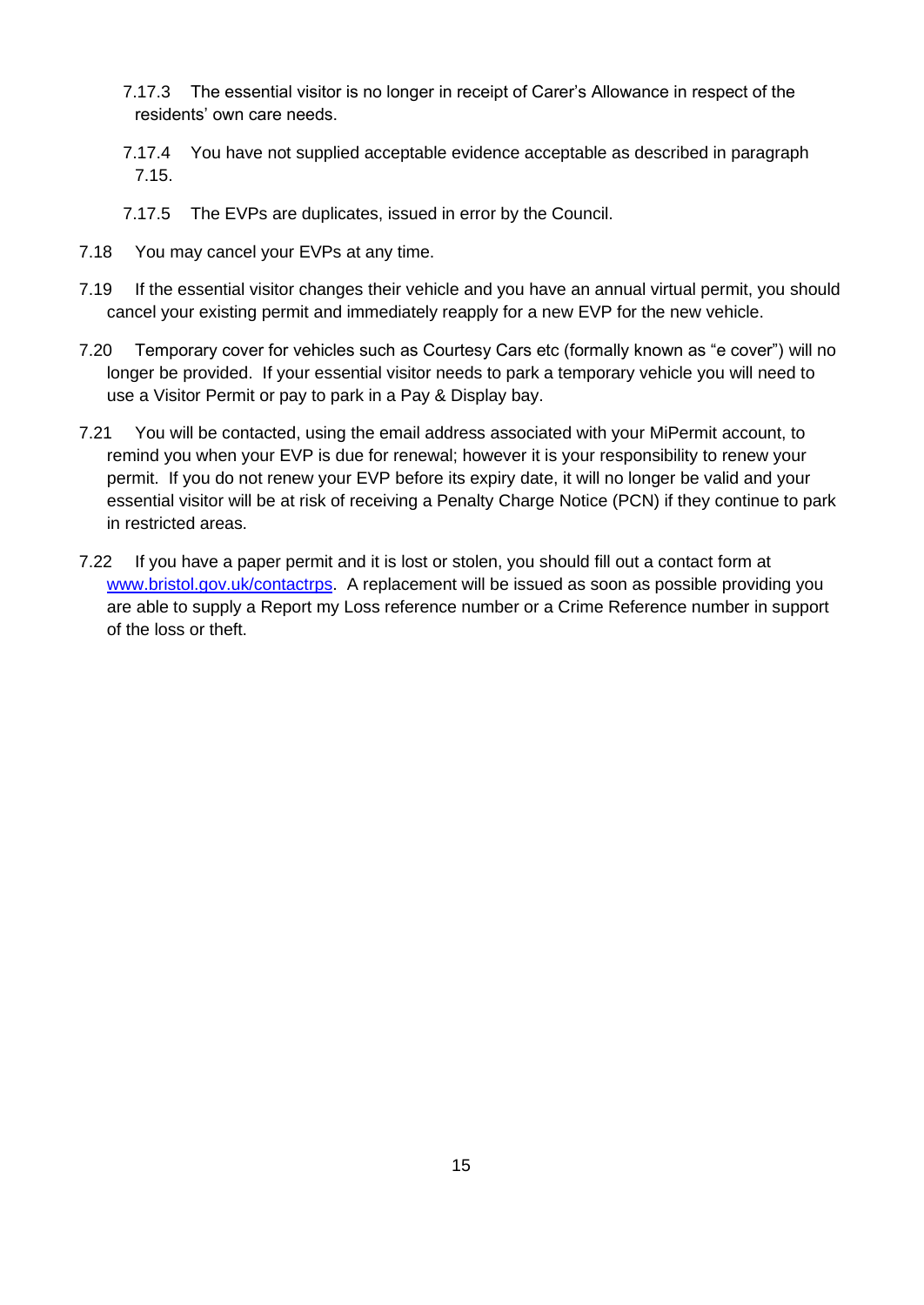#### <span id="page-15-2"></span>**8. Business Permit Terms and Conditions**

- 8.1 Business Permits are for the operational use of businesses only and are valid within the defined boundary of the scheme for which the permit has been issued (unless any additional roads have been specifically designated for use and show the relevant zone designation on the local signage).
- <span id="page-15-0"></span>8.2 Business permits are NOT to be used for staff parking.
- <span id="page-15-1"></span>8.3 Business Permits are valid in marked on street parking bays which are designated for their use (these are either Permit Only bays or bays which are signed as being for shared use by both for Permit Holders and Pay & Display customers) and in Permit Parking Areas (PPA) (indicated by entry signage).
- 8.4 **Business Permits are not valid in Pay & Display Only bays** or where other restrictions apply. Permits are not valid in public or private Council Car Parks. Always read the local signage.
- 8.5 Residents' Parking Schemes improve the availability of parking spaces but having a Business Permit does not guarantee a space.
- <span id="page-15-7"></span>8.6 Subject to paragraphs 8.6.[28.7,](#page-15-3) [8.8](#page-15-4) and [8.9](#page-15-5)[8.8.2](#page-15-6) a maximum of seven Business Permits can be issued to a business located within the boundary of an RPS. Seven Business Permits will only be issued if the Council believes there to be sufficient capacity within the RPS to do so.
	- 8.6.1 If a business operates from multiple addresses, it will be entitled to a maximum of seven permits for each individual address.
	- 8.6.2 If multiple businesses operate from a single address, each business will be entitled to a maximum of seven permits.
- 8.7 Subject to paragraphs [8.6,](#page-15-7) [8.8](#page-15-4) & [8.9,](#page-15-5) businesses are also entitled to Customer Permits, for use by their customers (see Section 9 for full details). **The total number of Business and Customer Permits that each business may have (in any combination) is seven.**
- <span id="page-15-4"></span><span id="page-15-3"></span>8.8 Different rules apply in Easton & St Philips RPS:
	- 8.8.1 A maximum of two Business Permits can be issued to a business located within the boundary of Easton & St Philips RPS.
	- 8.8.2 A maximum of five Customer Permits can be issued to a business located within the boundary of Easton & St Philips RPS.
- <span id="page-15-6"></span><span id="page-15-5"></span>8.9 Different rules apply in Clifton Village RPS:
	- 8.9.1 The maximum number of discounted permits available to businesses who qualify for full (not partial) small business rate relief is 3 (in any combination of Business Permits and Customer Permits
	- 8.9.2 Schools, charities & places of worship are entitled to 7 discounted rate permits (in any combination of Business & Customer Permits). Organisations meeting these criteria and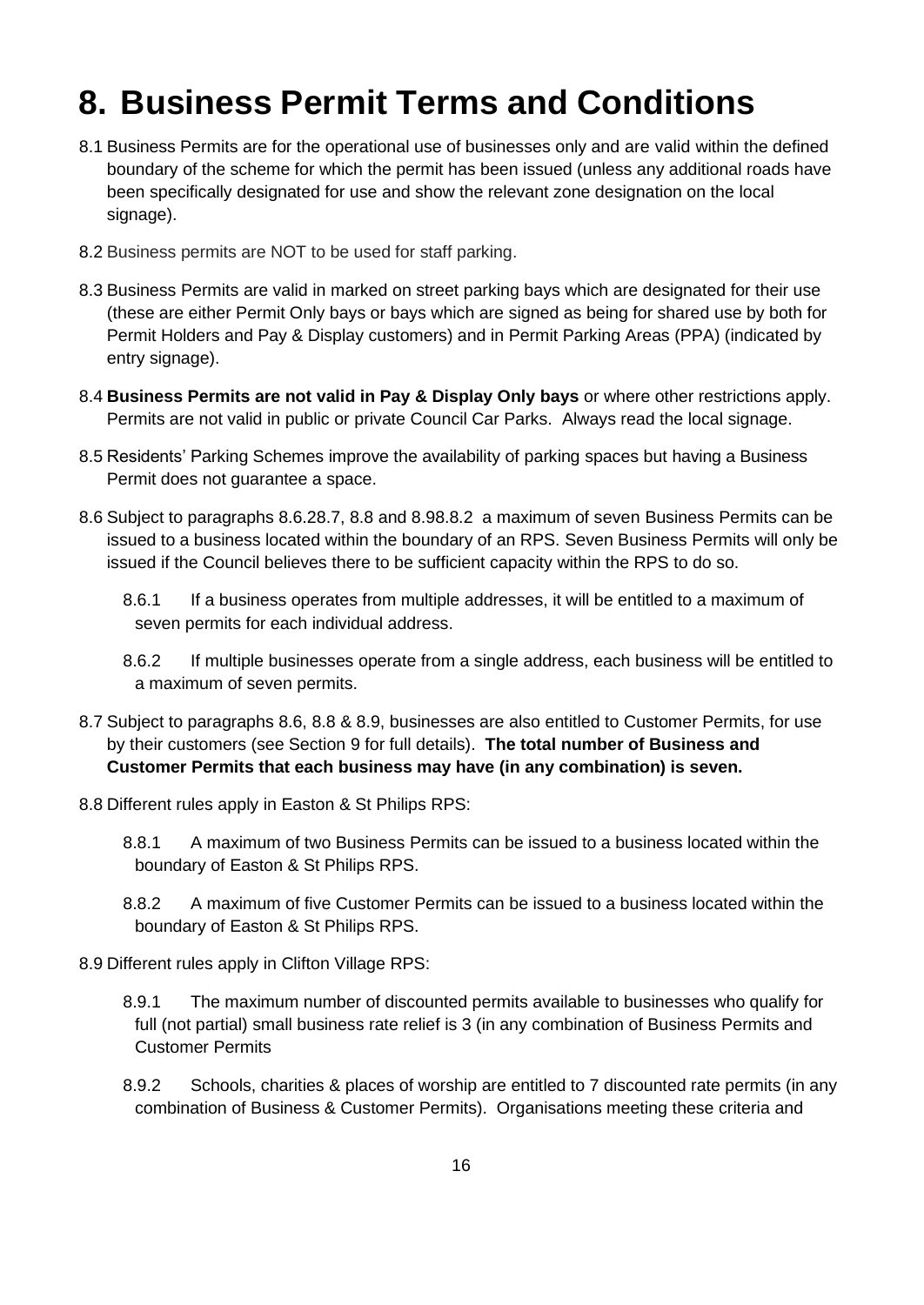wanting more than 3 permits should fill out a contact form at [www.bristol.gov.uk/contactrps](http://www.bristol.gov.uk/contactrps) before submitting an application on the MiPermit portal.

- 8.9.3 Very large organisations may be entitled to more Business and/or Customer Permits. Please review the scheme rules at [https://www.bristol.gov.uk/clifton-village-business-and](https://www.bristol.gov.uk/clifton-village-business-and-customer-parking-permits)[customer-parking-permits](https://www.bristol.gov.uk/clifton-village-business-and-customer-parking-permits) . Organisations meeting these criteria should fill out a contact form at [www.bristol.gov.uk/contactrps](http://www.bristol.gov.uk/contactrps) before submitting an application on the MiPermit portal.
- <span id="page-16-1"></span>8.10 Subject to the clauses below, a maximum of two vehicles can be added to one permit; however the Business Permit can only be used in one of these vehicles at a time. It is the business' responsibility to nominate the active vehicle using the MiPermit Smartphone App, through their online MiPermit account, or by calling MiPermit on 0345 5207007. (Lines are open 8am to 8pm Monday to Friday, 8am to 4pm Saturday, and 10am to 4pm Sunday.)
	- 8.10.1 Business Permits can only be issued to the registered keeper of a vehicle. The registered keeper of a vehicle is defined as the business that uses the vehicle and is named on the V5C, or who is able to show, through the production of the V5C and a lease / long term hire agreement that they are the authorised user of the vehicle.
	- 8.10.2 Alternatively, if the registered keeper is an individual, the business must confirm on company headed paper that the registered keeper is using the vehicle for business purposes and that the vehicle is insured for business use.
	- 8.10.3 Business Permits can only be issued to passenger vehicles or car derived vans (with a maximum laden weight less than 3.5 tonnes). Permits for other vehicles can only be issued at the Council's discretion.
- 8.11 All Business Permits are issued as virtual permits and you will not receive a paper permit. There is no need to display a permit in the vehicle. Where two vehicle registration numbers have been added to one Business Permit, it is the business' responsibility to nominate the active vehicle, as described in paragraph [8.10.](#page-16-1)
- 8.12 The Council reserves the right to issue a paper permit in exceptional circumstances, and if you are issued with a paper permit it must be displayed in the vehicle.
- <span id="page-16-0"></span>8.13 Permits will be approved for 12 months from the date of issue. The appropriate fee (as shown in the table in paragraph [4.2\)](#page-4-0) must be paid before a permit will be issued. Where two vehicle registration numbers have been added to one Business Permit and only one of the two is an electric vehicle, the zero rate fee for an electric vehicle will not apply.
	- 8.13.1 You may select a 3 month permit duration in MiPermit and will be charged one quarter of the annual cost. If you select the 'autorenew' option, your permit will autorenew three times. After this, you will need to apply for a new permit.
- 8.14 To qualify for Business Permits at the discounted rate, you must be able to demonstrate that you are a school, charity, place of worship or are entitled to full (not partial) small business rate relief.
	- 8.14.1 Discounted rate permits are not available in Easton & St Philips RPS.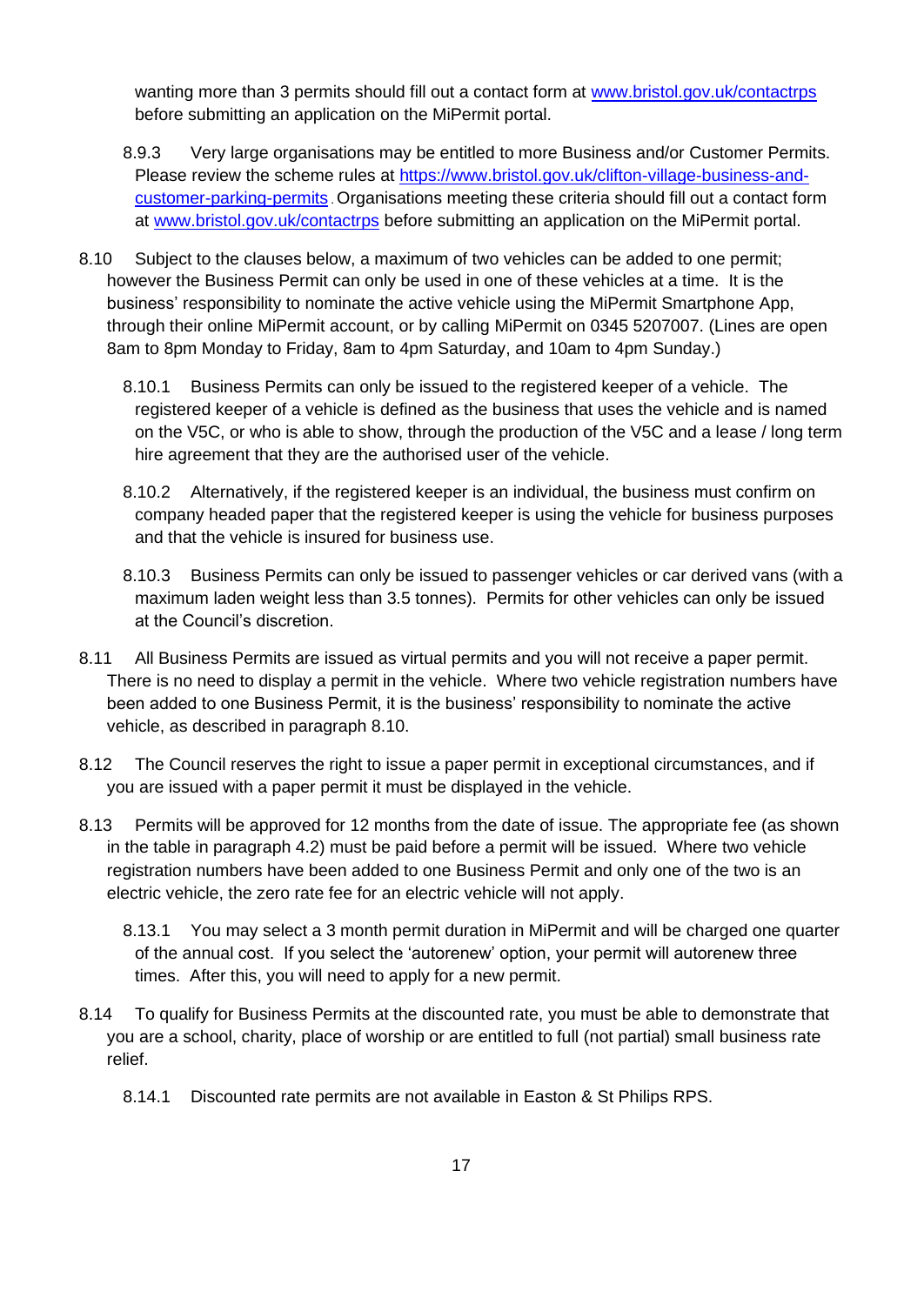<span id="page-17-1"></span>8.15 The Council or its agent (Chipside Ltd is the Council's Data Processor), may, at any time, require a business to supply evidence to verify any information provided.

8.15.1 Evidence relating to vehicles may include:

8.15.1.1 A copy of the V5C which shows the business is the registered keeper.

8.15.1.2 A copy of the V5C which shows the Company as the registered keeper, together with a copy of the lease/hire agreement naming the business as the authorised user.

8.15.1.3 A copy of the V5C showing an individual is the registered keeper, plus confirmation from the business on company headed paper that the registered keeper is using the vehicle for business purposes and that the vehicle is insured for business use.

8.15.2 Evidence relating to the business' location may include:

8.15.2.1 National Non Domestic Rates documentation issued by BCC.

8.15.2.2 A utility bill which is less than three months old.

8.15.2.3 Correspondence from a solicitor showing that the business owns or rents the property.

- 8.15.3. Evidence confirming eligibility for discounted rate Business Permits may include:
- 8.15.3.1. Confirmation that they are a school (as defined in Section 4 of the Education Act 1996)
- 8.15.3.2. Confirmation that they are a charity (as defined in Section 1 of the Charities Act 2011)
- 8.15.3.3. Confirmation that they are a place of worship (as defined in Section 10 of the Equalities Act 2010)
- 8.15.3.4. Confirmation that they are in receipt of full small business rate relief.
- 8.16 The Council may cancel your Business Permit in the circumstances listed below, and you will be given 48 hours' notice in writing. No refund will be due (except relating to paragraph [8.16.68](#page-17-0).16.5, if there was an associated duplication of the payment).
	- 8.16.1. The business or school or charity or place of worship to which the Business Permit was given no longer exists at the address to which the Business Permit was issued.

8.16.2. The business is no longer the keeper of the vehicle to which the Business Permit was issued.

- 8.16.3. Your initial payment was subsequently dishonoured.
- 8.16.4. You have not supplied acceptable evidence as described in paragraph [8.15.](#page-17-1)
- 8.16.5. The vehicle to which the Business Permit was assigned has been adapted and is no longer a passenger vehicle or a car derived van with a max laden weight less than 3.5 tonnes.
- <span id="page-17-0"></span>8.16.6. The permit is a duplicate, issued in error by the Council.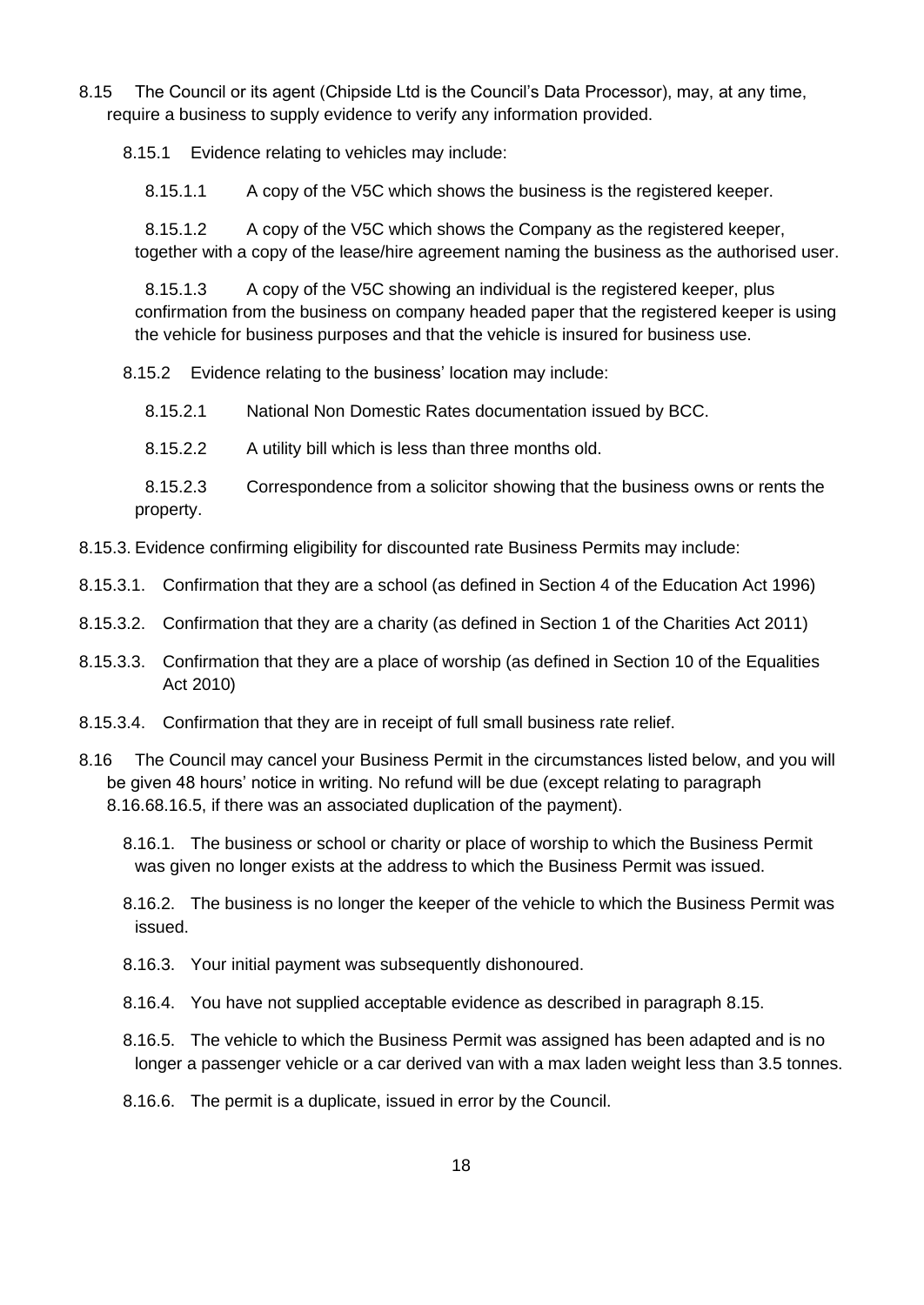- 8.17 You may cancel your Business Permit at any time. The Council will issue a pro rata refund for any time remaining between the cancellation date and the Business' Permit's normal expiry date.
- 8.18 You will be contacted, using the email address associated with your MiPermit account, to remind you when your Business Permit is due for renewal; however it is your responsibility to renew your permit. If you do not renew your Business Permit before its expiry date, it will no longer be valid and you will be at risk of receiving a Penalty Charge Notice (PCN) if you continue to park in restricted areas.
- 8.19 Temporary cover for vehicles such as Courtesy Cars etc (formally known as "e cover") will no longer be provided. If you need to park a temporary vehicle you will need to park in a Pay & Display bay.
- 8.20 If you change your vehicle permanently, you should cancel your existing Business Permit and immediately reapply for a new Business Permit for your new vehicle. You will need to pay for a new 3 or 12 month permit, but you will receive a pro rata refund for any unused time on the Business Permit that you cancel.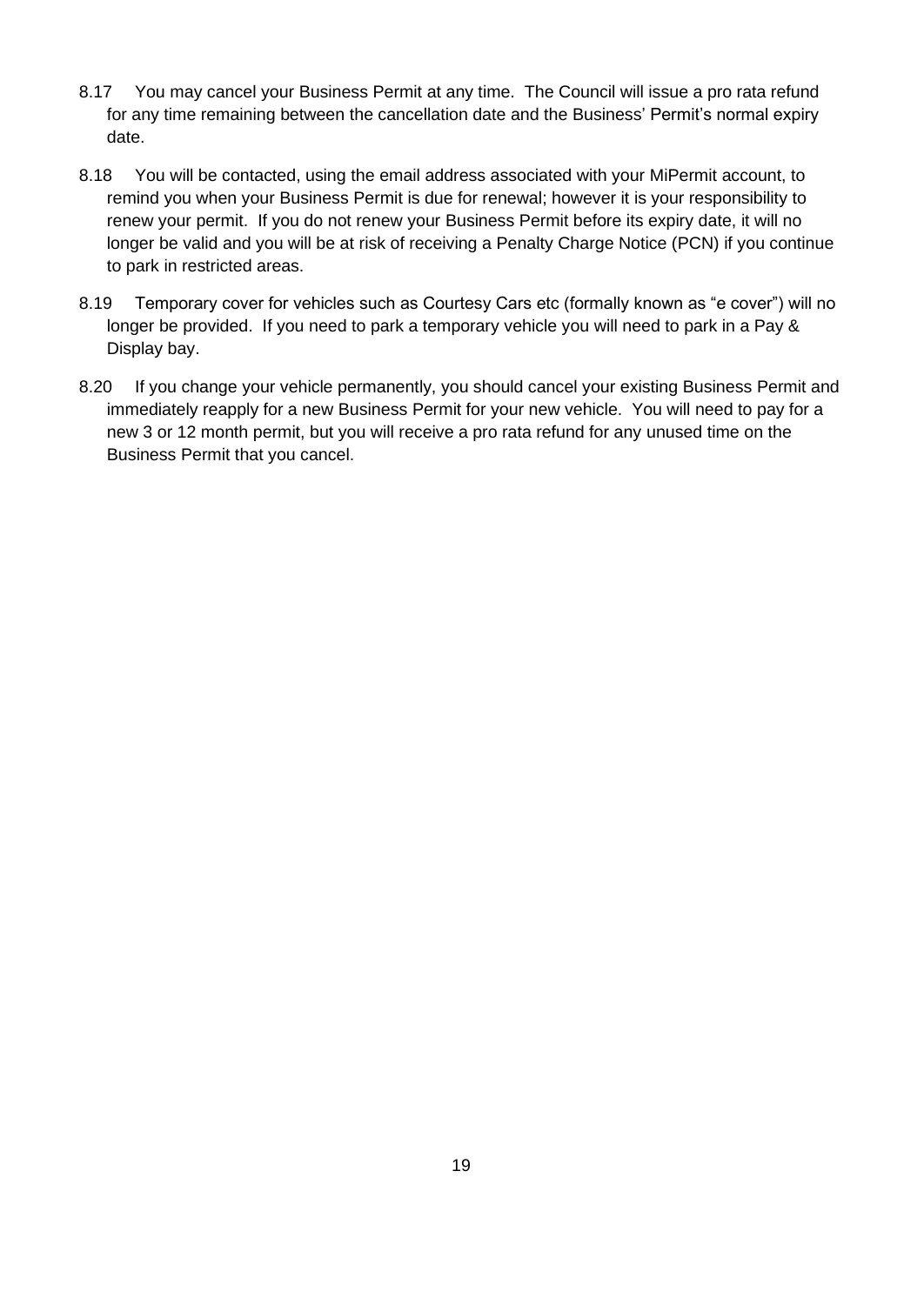## <span id="page-19-2"></span>**9. Customer Permit Terms & Conditions**

- 9.1 Customer Permits are for the use of customers of a business within an RPS and are valid within the defined boundary of the scheme for which the permit has been issued (unless any additional roads have been specifically designated for use and show the relevant zone designation on the local signage).
- 9.2 Customer Permits are NOT to be used for staff parking.
- <span id="page-19-0"></span>9.3 Customer Permits are valid in marked on street parking bays which are designated for their use (these are either Permit Only bays or bays which are signed as being for shared use by both for Permit Holders and Pay & Display customers) and in Permit Parking Areas (PPA) (indicated by entry signage).
- <span id="page-19-1"></span>9.4 **Customer Permits are not valid in Pay & Display Only bays** or where other restrictions apply. Permits are not valid in public or private Council Car Parks. Always read the local signage.
- 9.5 Residents' Parking Schemes improve the availability of parking spaces but having a Customer Permit does not guarantee a space.
- <span id="page-19-6"></span>9.6 Subject to paragraphs 9.7, [9.8](#page-19-3) and [9.9](#page-19-4)[9.8.2,](#page-19-5) a maximum of seven Customer Permits can be issued to a business located within the boundary of an RPS. Seven Customer Permits will only be issued if the Council believes there to be sufficient capacity within the RPS to do so.
	- 9.6.1 If a business operates from multiple addresses, it will be entitled to a maximum of seven permits for each individual address.
	- 9.6.2 If multiple businesses operate from a single address, each business will be entitled to a maximum of seven permits.
- 9.7 Subject to paragraphs [9.6,](#page-19-6) [9.8](#page-19-3) and [9.9,](#page-19-4) businesses are also entitled to Business Permits, for operational use by the business (see Section 8 for full details). **The total number of Business and Customer Permits that each business may have (in any combination) is seven.**
- <span id="page-19-3"></span>9.8 Different rules apply in Easton & St Philips RPS:
	- 9.8.1 A maximum of five Customer Permits can be issued to a business located within the boundary of Easton & St Philips RPS.
	- 9.8.2 A maximum of two Business Permits can be issued to a business located within the boundary of Easton & St Philips RPS.
- <span id="page-19-5"></span><span id="page-19-4"></span>9.9 Different rules apply in Clifton Village RPS:
	- 9.9.1 The maximum number of discounted permits available to businesses who qualify for full (not partial) small business rate relief is 3 (in any combination of Business Permits and Customer Permits
	- 9.9.2 Schools, charities & places of worship are entitled to 7 discounted rate permits (in any combination of Business & Customer Permits). Organisations meeting these criteria and wanting more than 3 permits should fill out a contact form at [www.bristol.gov.uk/contactrps](http://www.bristol.gov.uk/contactrps) before submitting an application on the MiPermit portal.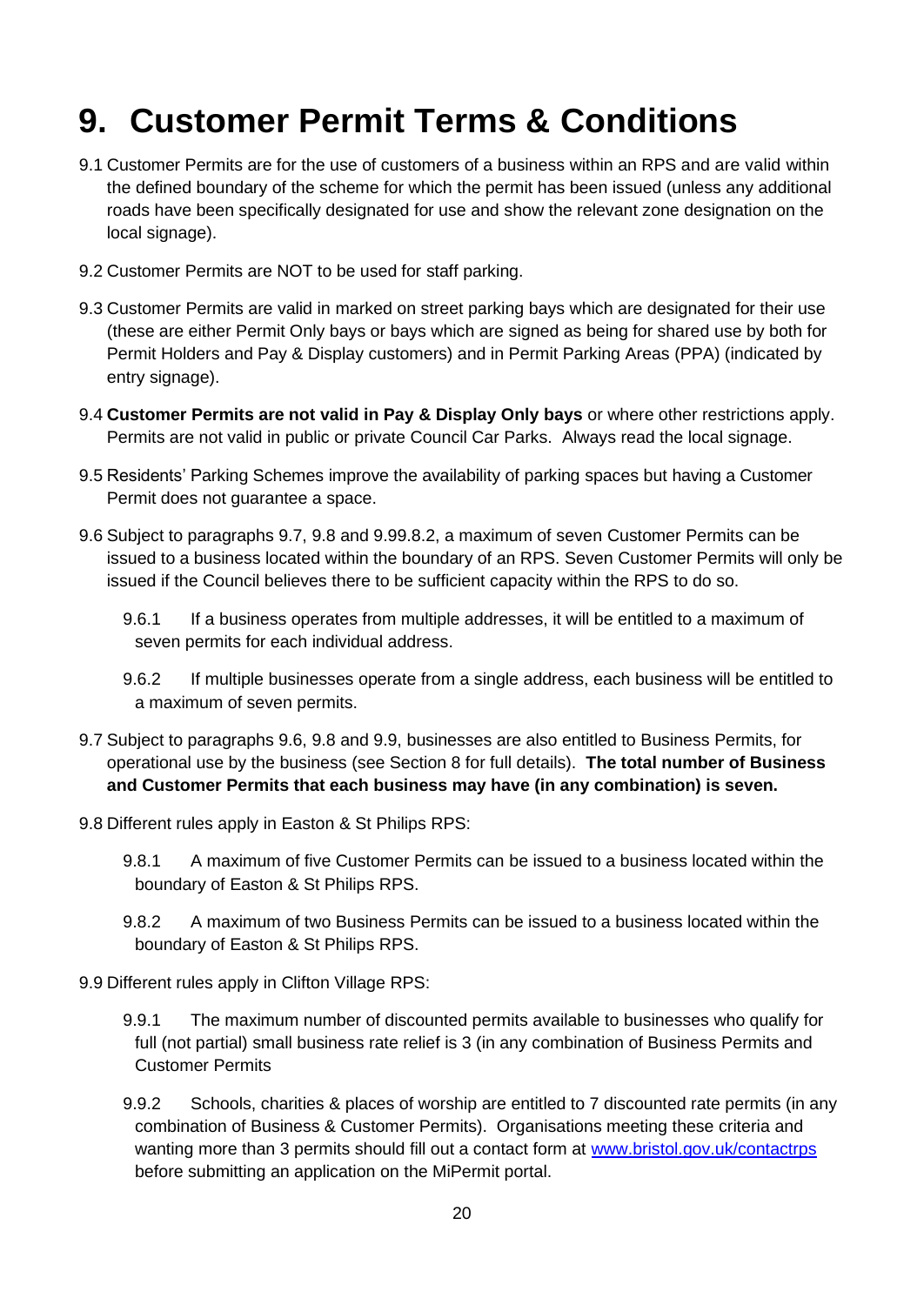9.9.3 Very large organisations may be entitled to more Business and/or Customer Permits. Please review the scheme rules at [https://www.bristol.gov.uk/clifton-village-business-and](https://www.bristol.gov.uk/clifton-village-business-and-customer-parking-permits)[customer-parking-permits](https://www.bristol.gov.uk/clifton-village-business-and-customer-parking-permits) . Organisations meeting these criteria should fill out a contact form at [www.bristol.gov.uk/contactrps](http://www.bristol.gov.uk/contactrps) before submitting an application on the MiPermit portal.

- 9.10 Customer Permits can only be used in passenger vehicles or car derived vans (with a maximum laden weight less than 3.5 tonnes). Permits for other vehicles can only be issued at the Council's discretion.
- 9.11 No car repair and/or garage business shall use a Customer Permit:
	- 9.11.1 To enable the storage of vehicles
	- 9.11.2 To enable the sale of vehicles
	- 9.11.3 To enable the repair or maintenance of vehicles (unless such work is necessary to enable a broken down vehicle to be moved).
- 9.12 All Customer Permits are issued as paper permits, which must be displayed in the vehicle.
	- 9.12.1 Lost or stolen Customer Permits will not be replaced or refunded.
- <span id="page-20-0"></span>9.13 The Council reserves the right to require a business to activate the Customer Permit with each and every vehicle registration number in which it is used. The process for this will be communicated at the time the requirement is introduced and these Terms and Conditions will be updated accordingly.
- <span id="page-20-1"></span>9.14 Permits will be approved for 12 months from the date of issue. The appropriate fee (as shown in the table in paragraph [4.2\)](#page-4-0) must be paid before a permit will be issued.

9.14.1 You may select a 3 month permit duration in MiPermit and will be charged one quarter of the annual cost. If you select the 'autorenew' option, your permit will autorenew three times. After this, you will need to apply for a new permit.

- 9.15 To qualify for Customer Permits at the discounted rate, you must be able to demonstrate that you are a school, charity, place of worship or are entitled to full (not partial) small business rate relief.
	- 9.15.1 Discounted rate permits are not available in Easton & St Philips RPS.
- 9.16 The Council or its agent (Chipside Ltd is the Council's Data Processor), may, at any time, require a business to supply evidence to verify any information provided.
	- 9.16.1 Evidence relating to the business' location may include:
		- 9.16.1.1 National Non Domestic Rates documentation issued by BCC.
		- 9.16.1.2 A utility bill which is less than three months old.
		- 9.16.1.3 Correspondence from a solicitor showing that the business owns or rents the property.
	- 9.16.2 Evidence confirming eligibility for discounted rate Business Permits may include: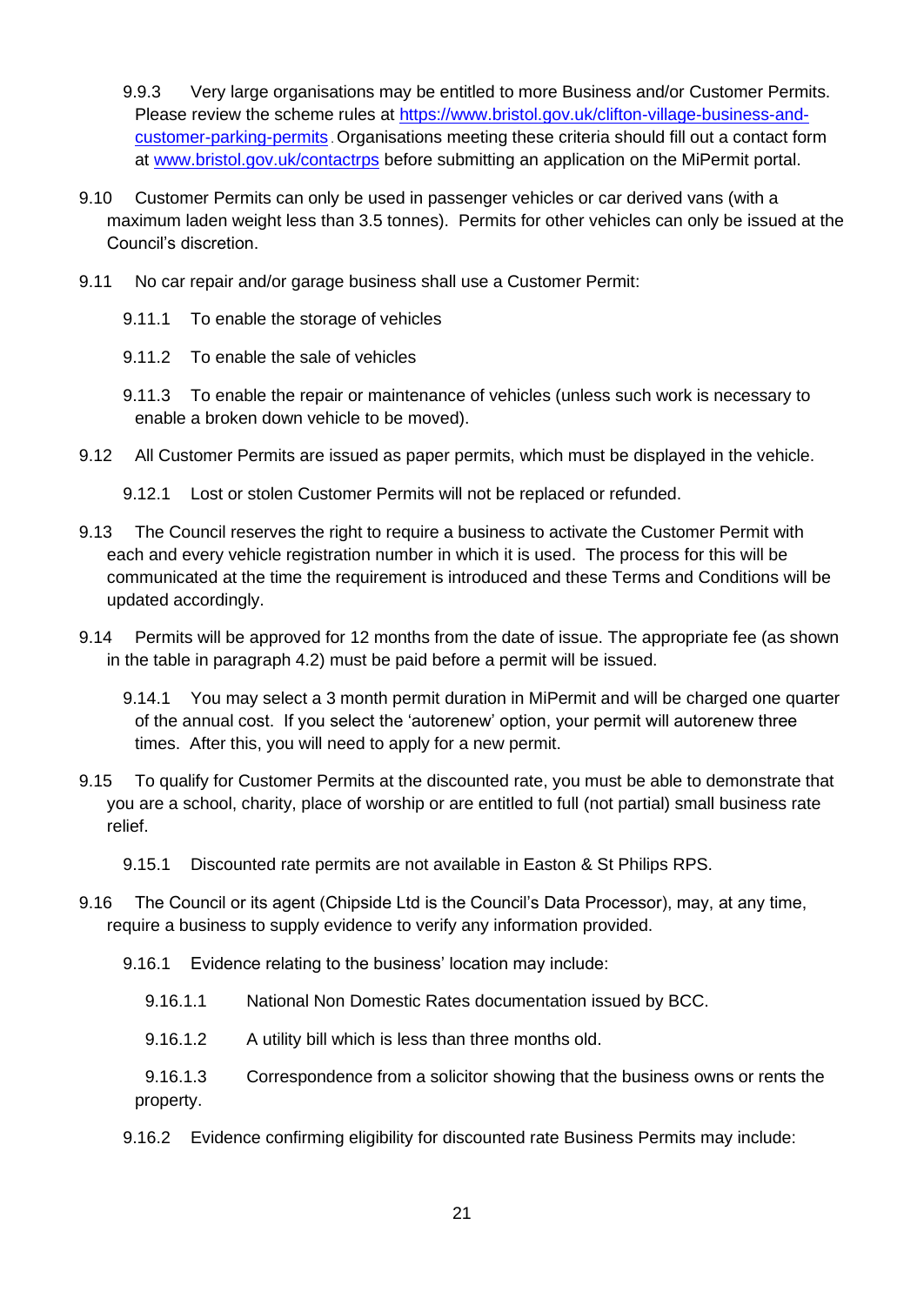9.16.2.1 Confirmation that they are a school (as defined in Section 4 of the Education Act 1996)

9.16.2.2 Confirmation that they are a charity (as defined in Section 1 of the Charities Act 2011)

9.16.2.3 Confirmation that they are a place of worship (as defined in Section 10 of the Equalities Act 2010)

9.16.2.4 Confirmation that they are in receipt of full small business rate relief.

9.17 The Council may cancel your Customer Permit in the circumstances listed below, and you will be given 48 hours' notice in writing. No refund will be due (except relating to paragraph [9.17.4,](#page-21-0) if there was an associated duplication of the payment)

9.17.1 The business or school or charity or place of worship to which the Customer Permit was given no longer exists at the address to which the Customer Permit was issued.

- 9.17.2 Your initial payment was subsequently dishonoured.
- 9.17.3 You have not supplied acceptable evidence as described in paragraph 9.16
- 9.17.4 The permit is a duplicate, issued in error by the Council.
- <span id="page-21-0"></span>9.18 You may cancel your Customer Permit at any time. The Council will not issue a refund for cancelled Customer Permits.
- 9.19 You will be contacted, using the email address associated with your MiPermit account, to remind you when your Customer Permit is due for renewal; however it is your responsibility to renew your permit. If you do not renew your Customer Permit before its expiry date, it will no longer be valid and your customer will be at risk of receiving a Penalty Charge Notice (PCN) if you continue to use it.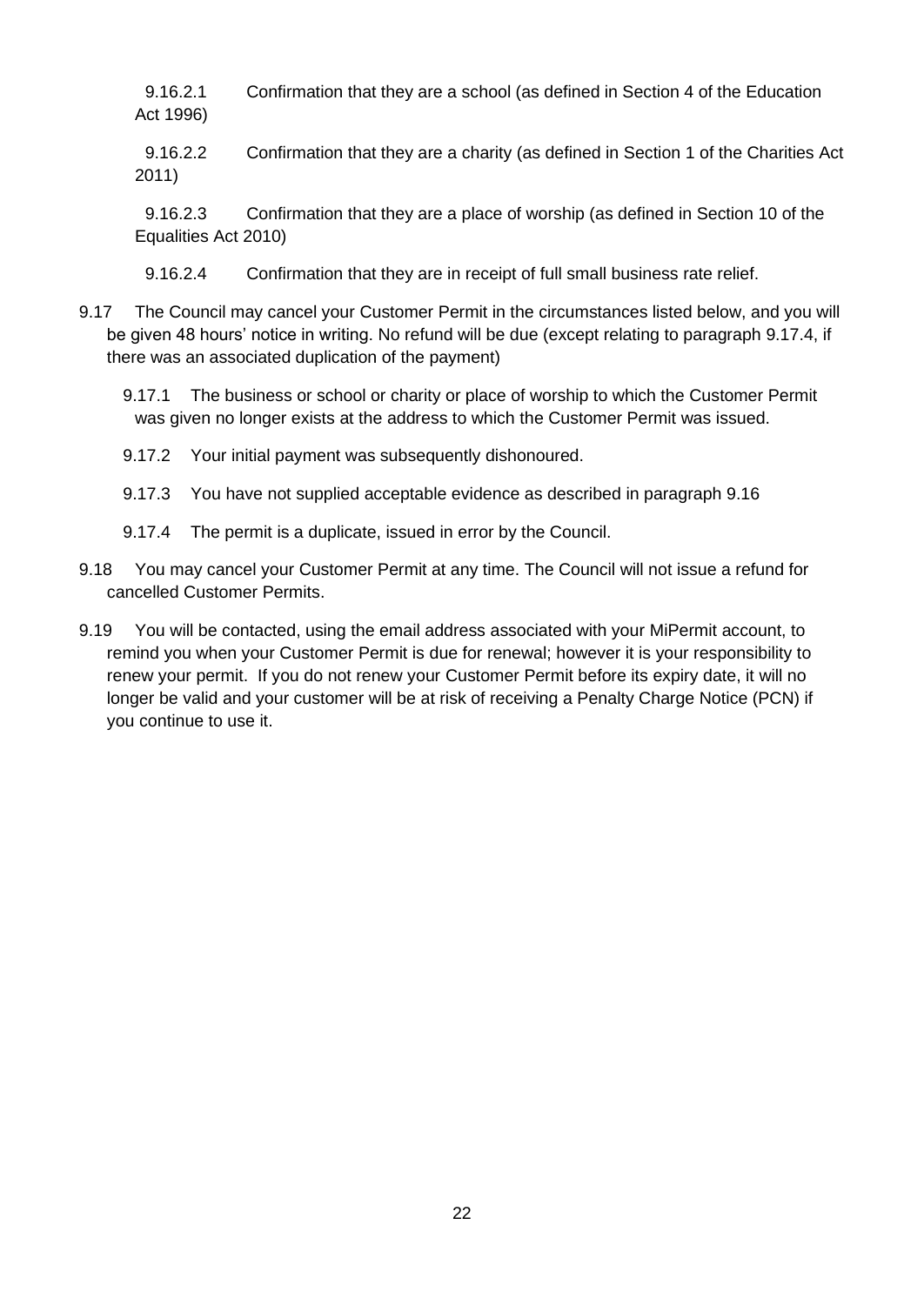### <span id="page-22-2"></span>**10.Blue Badge Permits Terms & Conditions**

- <span id="page-22-0"></span>10.1 Blue Badge Permits are valid in marked on street disabled parking bays within the defined boundary of the scheme for which the permit has been issued (unless any additional roads have been specifically designated for use and show the relevant zone designation on the local signage).
- 10.2 Blue Badge Permits are not valid in:
	- 10.2.1 Pay & Display Only bays
	- 10.2.2 Permit Holder Only bays
	- 10.2.3 Bays which are signed as being for shared use by both for Permit Holders and Pay & Display customers
	- 10.2.4 Loading bays
	- 10.2.5 Car Club bays
	- 10.2.6 Public or private Council Car Parks.
- <span id="page-22-1"></span>10.3 Within an RPS, disabled parking bays are generally installed close to shops and other community facilities or near the property of a disabled person who has successfully applied for a disabled parking bay near their home.
- 10.4 A disabled parking bay can be used by any vehicle displaying a Blue Badge Permit or a Blue Badge.
- 10.5 A resident of an RPS who is also a Blue Badge holder and who has successfully applied for a disabled parking bay to be installed near their home may apply for a Blue Badge Permit.
	- 10.5.1 A resident who meets these criteria should fill out a contact form at [www.bristol.gov.uk/contactrps](http://www.bristol.gov.uk/contactrps) before submitting an application on the MiPermit portal.
- <span id="page-22-3"></span>10.6 Subject to the clauses below, a maximum of two vehicles can be added to one Blue Badge Permit; however the Blue Badge Permit can only be used in one of those vehicles at a time. It is the residents' responsibility to nominate the active vehicle using the MiPermit Smartphone App, through their online MiPermit account, or by calling MiPermit on 0345 5207007. (Lines are open 8am to 8pm Monday to Friday, 8am to 4pm Saturday, and 10am to 4pm Sunday.)
	- 10.6.1 Blue Badge Permits can only be issued to the registered keeper of a vehicle. The registered keeper of a vehicle is defined as the person who uses the vehicle and who is named on the V5C, or who is able to show, through the production of the V5C and a lease / long term hire agreement / confirmation from their employer on Company headed paper, that they are the authorised user of the vehicle.
	- 10.6.2 Residents' Permits can only be issued to passenger vehicles or car derived vans (with a maximum laden weight less than 3.5 tonnes). Permits for other vehicles can only be issued at the Council's discretion.
- <span id="page-22-4"></span>10.7 The Council or its agent (Chipside Ltd is the Council's Data Processor), may, at any time, require a resident to supply evidence to verify any information provided.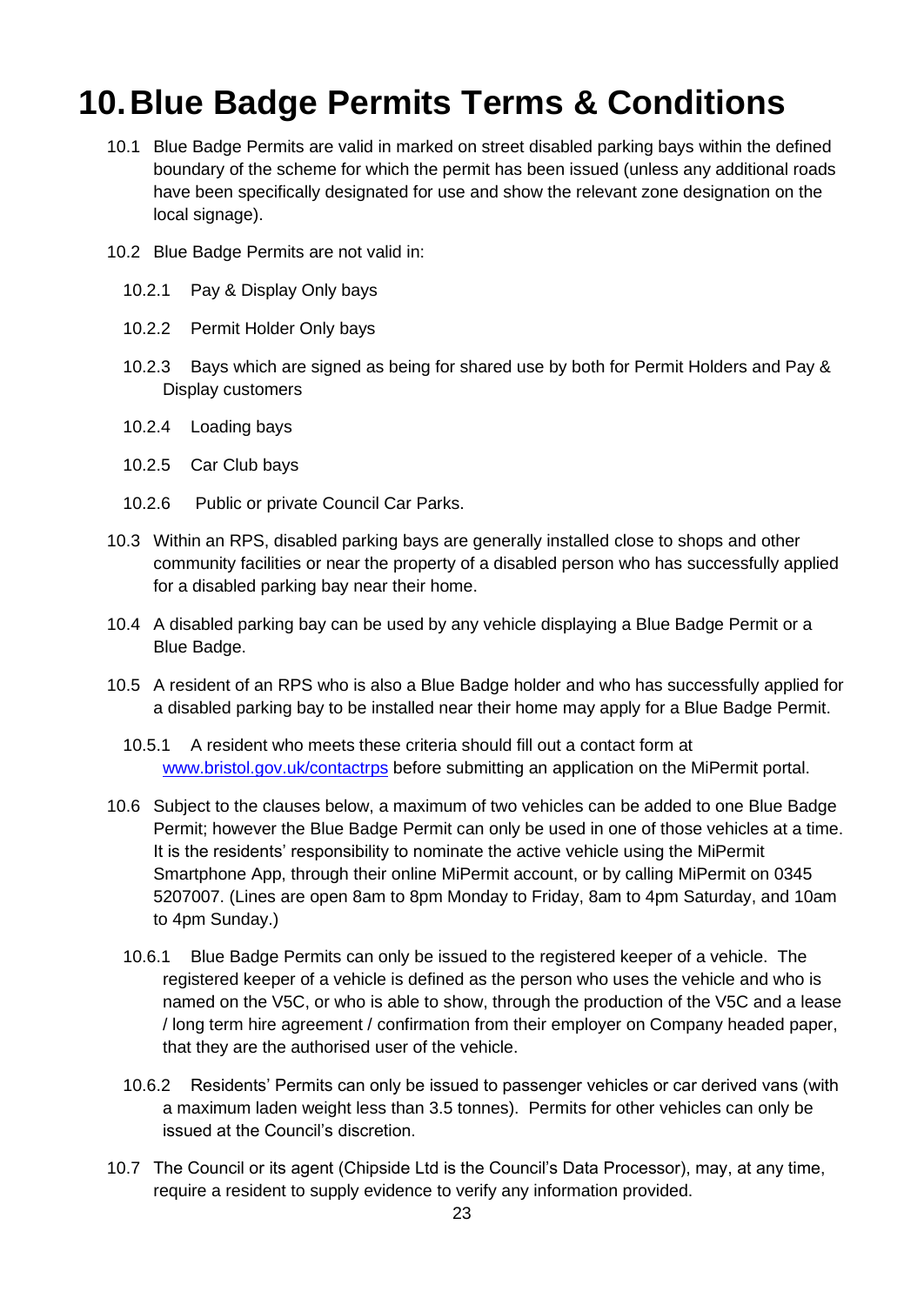- 10.7.1 Evidence relating to vehicles may include:
	- 10.7.1.1A copy of the V5C which shows the resident is the registered keeper.
	- 10.7.1.2In the case of a company car, a copy of the V5C which shows the Company as the registered keeper, together with an official letter from the Company naming the resident as the authorised user.
	- 10.7.1.3In the case of a lease/long term hire vehicle, a copy of the V5C which shows the Company as the registered keeper, together with a copy of the lease/hire agreement naming the resident as the authorised user.
- 10.7.2 Evidence relating to residency may include:
	- 10.7.2.1Council Tax documentation issued by BCC.
	- 10.7.2.2A BCC or Housing Association rent book or private tenancy agreement.
	- 10.7.2.3A utility bill or bank statement which is less than three months old.
	- 10.7.2.4Correspondence from a solicitor relating to the property purchase.
- 10.8 All Blue Badge Permits are issued as Virtual Permits and residents will not receive a paper permit. There is no need to display a permit in the vehicle. Where two vehicle registration numbers have been added to one Blue Badge Permit, it is the resident's responsibility to nominate the active vehicle, as described in paragraph [10.6.](#page-22-3)
- 10.9 The Council reserves the right to issue a paper permit in exceptional circumstances, and if you are issued with a paper permit it must be displayed in the vehicle.
- 10.10 Permits will be valid for 12 months from the date of issue.
- 10.11 The Council may cancel your Blue Badge Permit in the circumstances listed below, and you will be given 48 hours' notice in writing.
	- 10.11.1 You are no longer a resident of the household for which the Blue Badge Permit was given.
	- 10.11.2 You are no longer the keeper of the vehicle to which the Blue Badge Permit was issued.
	- 10.11.3 You have not supplied acceptable evidence as described in paragraph [10.7.](#page-22-4)
	- 10.11.4 The vehicle to which the Residents' Permit was assigned has been adapted and is no longer a passenger vehicle or a car derived van with a max laden weight less than 3.5 tonnes.
	- 10.11.5 The permit is a duplicate, issued in error by the Council.
- 10.12 You may cancel your Blue Badge Permit at any time.
- 10.13 You will be contacted, using the email address associated with your MiPermit account, to remind you when your Blue Badge Permit is due for renewal; however it is your responsibility to renew your permit. If you do not renew your Blue Badge Permit before its expiry date, it will no longer be valid and you will be at risk of receiving a Penalty Charge